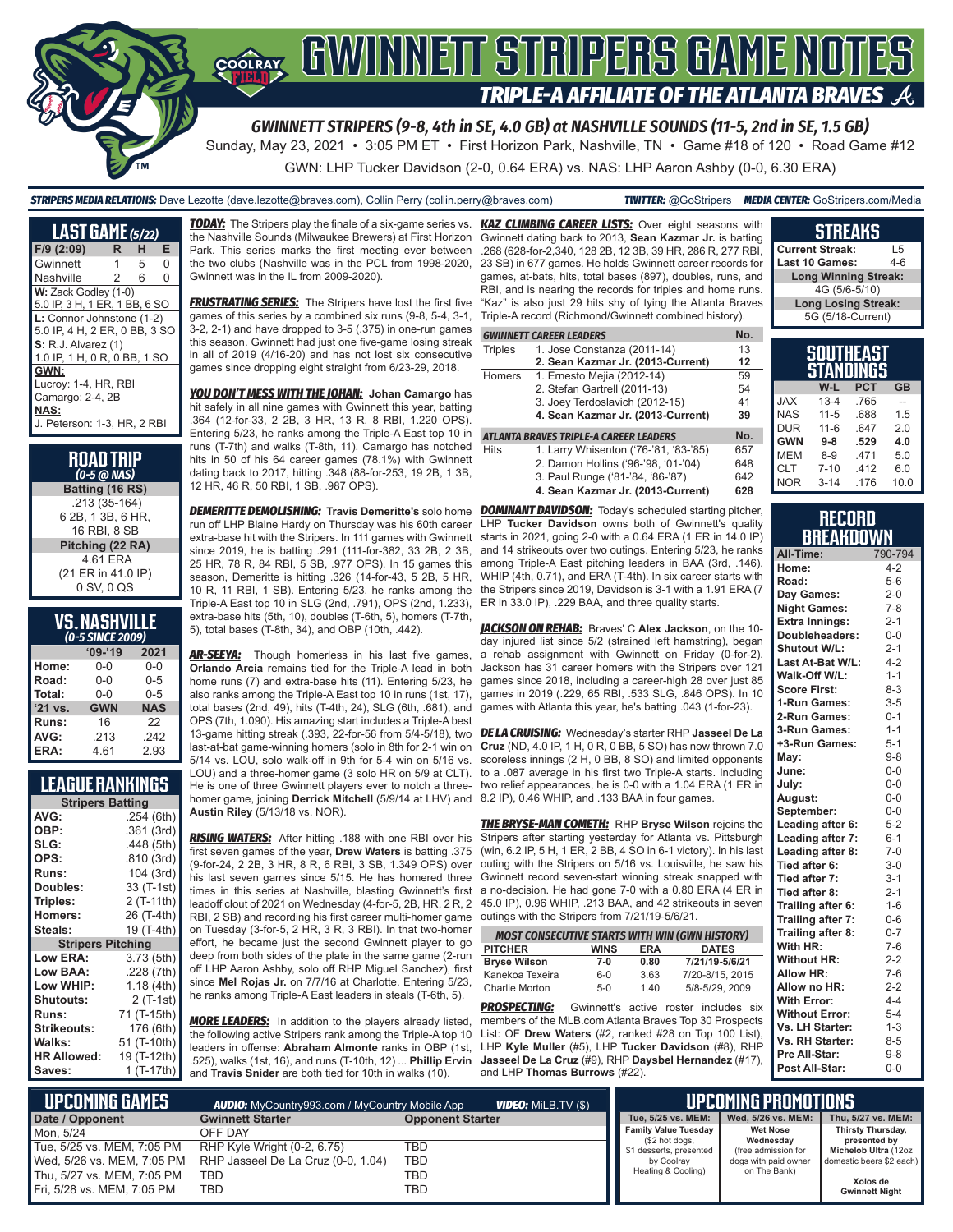

|                                                                                                                                                                      | <b>MANAGER MATTTUIASOSOPO</b>         |                |                             |                    |                                                                                                   |                                                      |                  | <b>GWINNETT PLAYERS USED (43 IN 2021)</b>                                                             |                                 |               |                                    |
|----------------------------------------------------------------------------------------------------------------------------------------------------------------------|---------------------------------------|----------------|-----------------------------|--------------------|---------------------------------------------------------------------------------------------------|------------------------------------------------------|------------------|-------------------------------------------------------------------------------------------------------|---------------------------------|---------------|------------------------------------|
| Matt Tuiasosopo enters his first season as Gwinnett manager and his third season                                                                                     |                                       |                |                             |                    | Pitchers (23):                                                                                    |                                                      |                  | Victor Arano, Jesse Biddle, Chasen Bradford,                                                          |                                 |               |                                    |
| as a coach in the Atlanta Braves organization in 2021. He was named the seventh<br>manager in team history on 3/30/21. Tuiasosopo is both the youngest manager in    |                                       |                |                             |                    |                                                                                                   |                                                      |                  | Thomas Burrows, Jesse Chavez, Tucker Davidson,<br>Jasseel De La Cruz, Carl Edwards Jr., Jay Flaa,     |                                 |               |                                    |
| team history (age 34) and the first former Gwinnett player to manage the club (hit                                                                                   |                                       |                |                             |                    |                                                                                                   |                                                      |                  | Shane Greene, Daysbel Hernandez, Mitch Horacek,                                                       |                                 |               |                                    |
| .221 with 19 HR, 73 RBI in 178 games from 2016-17).                                                                                                                  |                                       |                |                             |                    |                                                                                                   |                                                      |                  | Connor Johnstone, Nate Jones, Trevor Kelley, Dylan Lee,                                               |                                 |               |                                    |
|                                                                                                                                                                      |                                       |                |                             |                    |                                                                                                   |                                                      |                  | Chris Martin, Kyle Muller, Sean Newcomb, Jose Rodriguez,                                              |                                 |               |                                    |
| Tuiasosopo made his managerial debut in 2019 with Class-A Rome, leading the club<br>to a 65-74 record and earning Atlanta's Bobby Cox Award for minor league manager |                                       |                |                             |                    | Position (20):                                                                                    |                                                      |                  | Edgar Santana, Bryse Wilson, Kyle Wright<br>Abraham Almonte, Orlando Arcia, Jaycob Brugman,           |                                 |               |                                    |
| of the year. He was set to return to Rome in 2020, but was reassigned to the Braves                                                                                  |                                       |                |                             |                    |                                                                                                   |                                                      |                  | Johan Camargo, Ryan Casteel, Travis Demeritte,                                                        |                                 |               |                                    |
| Alternate Site at Coolray Field once the MiLB season was cancelled.                                                                                                  |                                       |                |                             |                    |                                                                                                   |                                                      |                  | Phillip Ervin, Ryan Goins, Terrance Gore, Guillermo Heredia,                                          |                                 |               |                                    |
| Tuiasosopo's Managerial Career                                                                                                                                       | <b>Games</b>                          | W-L            | <b>PCT</b>                  | <b>Playoffs</b>    |                                                                                                   |                                                      |                  | Ender Inciarte, Alex Jackson, Sean Kazmar Jr.,<br>Jonathan Lucroy, Carlos Martinez, Jonathan Morales, |                                 |               |                                    |
| With Gwinnett (1 Season):                                                                                                                                            | 17                                    | $9 - 8$        | .529                        | 0                  |                                                                                                   |                                                      |                  | Yolmer Sanchez, Travis Snider, Riley Unroe, Drew Waters                                               |                                 |               |                                    |
| MiLB Career (2 Seasons):                                                                                                                                             | 156                                   | 74-82          | .474                        | $\mathbf 0$        |                                                                                                   |                                                      |                  |                                                                                                       |                                 |               |                                    |
| All staff bios available in the 2021 Stripers Media Guide                                                                                                            |                                       |                |                             |                    | Italics = Player no longer in Braves organization                                                 |                                                      |                  |                                                                                                       |                                 |               |                                    |
|                                                                                                                                                                      |                                       |                |                             |                    |                                                                                                   |                                                      |                  |                                                                                                       |                                 |               |                                    |
|                                                                                                                                                                      | EJECTIONS (0)                         |                |                             |                    |                                                                                                   |                                                      |                  |                                                                                                       |                                 |               |                                    |
| Player/Coach<br>None                                                                                                                                                 | Date/Inning                           |                | <b>Umpire</b>               |                    |                                                                                                   |                                                      |                  | <b>BASS-LANTA</b>                                                                                     |                                 |               |                                    |
|                                                                                                                                                                      |                                       |                |                             |                    | Including MLB rehab assignments, 14 players have played for both Gwinnett and<br>Atlanta in 2021: |                                                      |                  |                                                                                                       |                                 |               |                                    |
|                                                                                                                                                                      |                                       |                |                             |                    |                                                                                                   | <b>LHP Jesse Biddle</b>                              |                  |                                                                                                       |                                 |               |                                    |
|                                                                                                                                                                      |                                       |                |                             |                    |                                                                                                   | <b>INF Johan Camargo</b>                             |                  |                                                                                                       |                                 |               |                                    |
| <b>TEAM DEFENSE (11TH IN TRIPLE-A EAST)</b>                                                                                                                          |                                       |                |                             |                    |                                                                                                   | <b>LHP Tucker Davidson</b>                           |                  |                                                                                                       |                                 |               |                                    |
| ${\mathsf G}$<br><b>PCT</b><br><b>TC</b>                                                                                                                             | PO                                    | A              | E                           | <b>DP</b>          |                                                                                                   | RHP Carl Edwards Jr.<br>OF Guillermo Heredia (Rehab) |                  |                                                                                                       |                                 |               |                                    |
| .981<br>17<br>626                                                                                                                                                    | 456                                   | 158            | 12                          | 16                 |                                                                                                   | OF Ender Inciarte (Rehab)                            |                  |                                                                                                       |                                 |               |                                    |
| <b>SB</b><br>$\mathsf{cs}$<br><b>Catchers</b>                                                                                                                        | <b>ATT</b>                            | <b>PCT</b>     | PB                          | W-L                |                                                                                                   | C Alex Jackson (Rehab)                               |                  |                                                                                                       |                                 |               |                                    |
| Casteel, Ryan<br>1<br>0                                                                                                                                              | 1                                     | .000           | $\overline{1}$              | $1 - 1$            |                                                                                                   | <b>RHP Nate Jones</b><br>INF Sean Kazmar Jr.         |                  |                                                                                                       |                                 |               |                                    |
| 0<br>Jackson, Alex<br>$\mathbf{1}$<br>2<br>Lucroy, Jonathan<br>4                                                                                                     | $\mathbf{1}$<br>6                     | .000<br>.333   | $\mathbf 0$<br>$\mathbf{1}$ | $0 - 1$<br>$0 - 4$ |                                                                                                   | RHP Chris Martin (Rehab)                             |                  |                                                                                                       |                                 |               |                                    |
| 3<br>0<br>Martinez, Carlos                                                                                                                                           | 3                                     | .000           | $\mathbf{1}$                | $2 - 1$            |                                                                                                   | <b>LHP Sean Newcomb</b>                              |                  |                                                                                                       |                                 |               |                                    |
| 0<br>0<br>Mathis, Jeff                                                                                                                                               | $\mathbf 0$                           | $\overline{a}$ | $\mathbf 0$                 | $0-0$              |                                                                                                   | RHP Edgar Santana                                    |                  |                                                                                                       |                                 |               |                                    |
| $\overline{2}$<br>2<br>Morales, Jonathan<br>4<br>11                                                                                                                  | 4<br>15                               | .500<br>.267   | 0<br>3                      | $6 - 1$<br>$9-8$   |                                                                                                   | <b>RHP Bryse Wilson</b><br><b>RHP Kyle Wright</b>    |                  |                                                                                                       |                                 |               |                                    |
| Total:                                                                                                                                                               |                                       |                |                             |                    |                                                                                                   |                                                      |                  |                                                                                                       |                                 |               |                                    |
| <b>Outfield Assists (3):</b>                                                                                                                                         | Almonte (1), Inciarte (1), Waters (1) |                |                             |                    |                                                                                                   |                                                      |                  | <b>BRAVES ON REHAB</b>                                                                                |                                 |               |                                    |
| Pitcher Pickoffs (1):<br>Muller (1)<br><b>Catcher Pickoffs (1):</b><br>Casteel (1)                                                                                   |                                       |                |                             |                    |                                                                                                   |                                                      |                  |                                                                                                       |                                 |               |                                    |
|                                                                                                                                                                      |                                       |                |                             |                    | Four Atlanta players have been assigned to rehab with Gwinnett in 2021.                           |                                                      |                  |                                                                                                       |                                 |               |                                    |
|                                                                                                                                                                      |                                       |                |                             |                    | Player<br><b>RHP Chris Martin</b>                                                                 |                                                      |                  | <b>Injury</b><br>Right Shoulder Inflammation (4/7)                                                    |                                 |               | <b>Rehab Dates</b><br>$5/5 - 5/11$ |
|                                                                                                                                                                      | <b>STARTS</b>                         |                |                             |                    | OF Ender Inciarte                                                                                 |                                                      |                  | Strained Left Hamstring (4/17)                                                                        |                                 |               | $5/6 - 5/12$                       |
|                                                                                                                                                                      | <b>By Batting Order</b>               |                |                             |                    | OF Guillermo Heredia                                                                              |                                                      |                  | Right Hamstring Inflammation (5/1)                                                                    |                                 |               | 5/14                               |
| Waters (10), Inciarte (6), Ervin (1)<br>1:                                                                                                                           |                                       |                |                             |                    | C Alex Jackson                                                                                    |                                                      |                  | Strained Left Hamstring (5/2)                                                                         |                                 |               | 5/21-Current                       |
| 2:<br>Arcia (7), Goins (5), Waters (3), Heredia (1), Sanchez (1)                                                                                                     |                                       |                |                             |                    |                                                                                                   |                                                      |                  |                                                                                                       |                                 |               |                                    |
| Arcia (10), Camargo (4), Lucroy (3)<br>3:<br>Demeritte (6), Camargo (5), Almonte (3), Jackson (1), Kazmar Jr. (1), Lucroy (1)<br>4:                                  |                                       |                |                             |                    |                                                                                                   |                                                      |                  |                                                                                                       |                                 |               |                                    |
| Almonte (8), Demeritte (3), Kazmar Jr. (3), Snider (2), Sanchez (1)<br>5:                                                                                            |                                       |                |                             |                    |                                                                                                   |                                                      |                  |                                                                                                       |                                 |               |                                    |
| Ervin (4), Goins (3), Sanchez (3), Snider (3), Almonte (2), Casteel (1),<br>6:                                                                                       |                                       |                |                             |                    |                                                                                                   |                                                      |                  |                                                                                                       |                                 |               |                                    |
| Kazmar Jr. (1)<br>Goins (5), Ervin (4), Kazmar Jr. (3), Morales (2), Sanchez (2), Snider (1)<br>7:                                                                   |                                       |                |                             |                    |                                                                                                   |                                                      |                  |                                                                                                       |                                 |               |                                    |
| Morales (5), Sanchez (5), Casteel (2), Brugman (1), Goins (1), Gore (1),<br>8:                                                                                       |                                       |                |                             |                    |                                                                                                   |                                                      |                  | LAST AT-BAT WINS (4)                                                                                  |                                 |               |                                    |
| Martinez (1), Unroe (1)<br>Casteel (2), Martinez (2), Morales (1), Unroe (1)<br>9:                                                                                   |                                       |                |                             |                    | The Stripers are 4-2 (.667) in games decided in the last at-bat in 2021.                          |                                                      |                  |                                                                                                       |                                 |               |                                    |
| Pitcher Spot (11)                                                                                                                                                    |                                       |                |                             |                    | Date/Opponent                                                                                     |                                                      | <b>Score</b>     |                                                                                                       | <b>Game-Winning Play</b>        |               |                                    |
|                                                                                                                                                                      | <b>By Position</b>                    |                |                             |                    | 5/4 at Charlotte                                                                                  |                                                      | 10-9 (12th)      |                                                                                                       | Almonte scores on E4 (Reynolds) |               |                                    |
| Morales (7), Lucroy (4), Martinez (3), Casteel (2), Jackson (1)<br>C:<br>Camargo (5), Kazmar Jr. (4), Casteel (3), Snider (3), Unroe (2)<br>1B:                      |                                       |                |                             |                    | 5/9 at Charlotte                                                                                  |                                                      | 12-9 (10th)      |                                                                                                       | Camargo RBI single              |               |                                    |
| <b>2B:</b> Goins (13), Sanchez (4)                                                                                                                                   |                                       |                |                             |                    | 5/14 vs. Louisville                                                                               |                                                      | $2-1$ (8th)      |                                                                                                       | Arcia 2-out solo HR             |               |                                    |
| 3B: Sanchez (8), Camargo (4), Kazmar Jr. (4), Morales (1)                                                                                                            |                                       |                |                             |                    | 5/16 vs. Louisville                                                                               |                                                      | 5-4 (9th)        |                                                                                                       | Arcia walk-off solo HR          |               |                                    |
| <b>SS:</b> Arcia (16), Goins (1)<br>LF: Ervin (6), Almonte (4), Demeritte (2), Waters (2), Gore (1), Heredia (1),                                                    |                                       |                |                             |                    |                                                                                                   |                                                      |                  |                                                                                                       |                                 |               |                                    |
| Snider (1)                                                                                                                                                           |                                       |                |                             |                    |                                                                                                   |                                                      |                  |                                                                                                       |                                 |               |                                    |
| $CF:$ Waters (10), Inciarte (5), Ervin (2)                                                                                                                           |                                       |                |                             |                    |                                                                                                   |                                                      |                  |                                                                                                       |                                 |               |                                    |
| RF: Almonte (8), Demeritte (6), Ervin (1), Snider (1), Waters (1)<br><b>DH:</b> Almonte (1), Arcia (1), Brugman (1), Demeritte (1), Inciarte (1), Snider (1)         |                                       |                |                             |                    |                                                                                                   |                                                      |                  |                                                                                                       |                                 |               | *Denotes "walk-off" win            |
|                                                                                                                                                                      |                                       |                |                             |                    |                                                                                                   |                                                      |                  |                                                                                                       |                                 |               |                                    |
|                                                                                                                                                                      |                                       |                |                             |                    |                                                                                                   |                                                      |                  | VS. 2021 OPPONENTS                                                                                    |                                 |               |                                    |
|                                                                                                                                                                      |                                       |                |                             |                    | CHA                                                                                               | Home<br>Road<br>$0-0$<br>$5 - 1$                     | Total<br>$5 - 1$ | COL                                                                                                   | Home<br>$0-0$                   | Road<br>$0-0$ | Total<br>$0-0$                     |
|                                                                                                                                                                      |                                       |                |                             |                    | <b>DUR</b>                                                                                        | $0-0$<br>$0-0$                                       | $0-0$            | LOU                                                                                                   | $4 - 2$                         | $0-0$         | $4 - 2$                            |
|                                                                                                                                                                      |                                       |                |                             |                    | <b>JAX</b>                                                                                        | $0-0$<br>$0-0$                                       | $0-0$            | <b>MW DIV</b>                                                                                         | $4 - 2$                         | $0-0$         | $4 - 2$                            |
|                                                                                                                                                                      |                                       |                |                             |                    | <b>MEM</b><br><b>NAS</b>                                                                          | $0-0$<br>$0-0$<br>$0-0$<br>$0 - 5$                   | $0-0$<br>$0-5$   |                                                                                                       |                                 |               |                                    |
|                                                                                                                                                                      |                                       |                |                             |                    | <b>NOR</b>                                                                                        | $0-0$<br>$0-0$                                       | $0-0$            |                                                                                                       |                                 |               |                                    |

**SE DIV 0-0 5-6 5-6**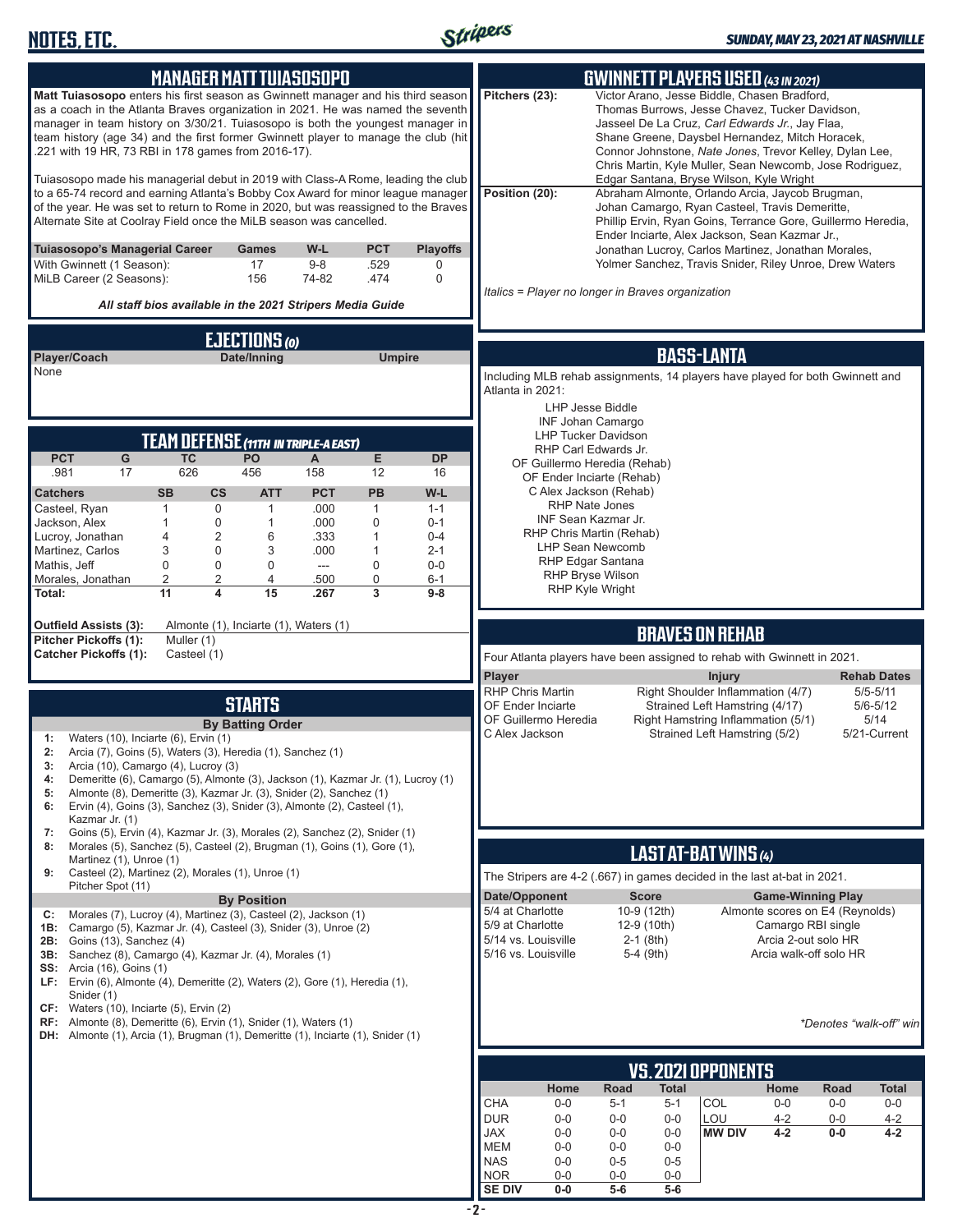# **STARTING PITCHER**



**ON BRAVES 40-MAN ROSTER**

#### *SUNDAY, MAY 23, 2021 AT NASHVILLE*

# **33****TUCKER DAVIDSON**

|      |         | OD TUGHLILDAVIDJUN.                                                | <b>BIO ON PAGE 37 OF MEDIA GUIDE</b> |
|------|---------|--------------------------------------------------------------------|--------------------------------------|
| B/T: | $\perp$ | <b>BORN:</b> 3/25/96 in Amarillo. TX (age 25)                      |                                      |
| HT:  | հ-2     | <b>ACQUIRED:</b> Braves' 19th Round Pick in 2016 June draft out of |                                      |
| WT:  | 215     | Midland College (Midland, TX).                                     |                                      |

*TODAY'S START:* Davidson makes his third Triple-A start of the season in the finale of this six-game series at Nashville. It is his seventh career start for Gwinnett dating back to 2019 (3-1, 1.91 ERA, 7 ER in 33.0 IP, .229 BAA). Entering play, he ranks among Triple-A East leaders in BAA (3rd, .146), WHIP (4th, 0.71), and ERA (T-4th, 0.64).

*PROSPECTING:* Davidson is currently ranked as the Atlanta Braves' No. 8 prospect by MLB.com. He entered 2021 ranked the No. 10 prospect by *Baseball America*.

*2021 SEASON:* After tossing consecutive quality starts in his first two outings with the Stripers (2-0, 0.64 ERA, 1 ER in 14.0 IP, 3 BB, 14 SO, .146 BAA), Davidson was recalled by Atlanta on 5/17 and made his second career MLB start on 5/18 vs. the New York Mets (ND, 6.0 IP, 5 H, 3 ER, 1 BB, 5 SO). The Braves optioned him back to Gwinnett on 5/19 to make room for LHP Grant Dayton (activated off 10-day IL).

*2021 SPRING TRAINING:* Went 0-0 with a 9.00 ERA (2 ER in 2.0 IP, 2 H, 1 HR, 1 BB, 2 SO) in two relief outings before being optioned to Gwinnett on 3/12.

*2020 SEASON:* Was a member of Atlanta's 60-man player pool and spent the majority of the season at the Alternate Training Site in Gwinnett ... Recalled by the Braves twice, from 9/26-27 and 9/28-30 ... Made his MLB debut as the starting pitcher on 9/26 vs. Boston and took the loss (1.2 IP, 3 H, 7 R, 2 ER, 1 HR, 4 BB, 2 SO) as the Braves fell 8-2 ... Was the 99th former Gwinnett player to make his MLB debut.

*CAREER ACCOLADES:* 2019 Southern League Midseason All-Star (2-4, 1.61 ERA, .206 BAA in 13 first-half starts) ... 2019 Southern League Postseason All-Star, Double-A Mississippi co-Pitcher of the Year, *Baseball America* Double-A All-Star (7-6, 2.03 ERA, .224 BAA in 21 starts) ... 2019 MiLB.com Braves Organization All-Star (8-7, org-best 2.15 ERA, .234 BAA in 25 starts between Mississippi and Gwinnett).

|              | <b>DAVIDSON'S OVERALL STATS</b> |         |            |       |    |     |     |            |             |  |  |  |  |
|--------------|---------------------------------|---------|------------|-------|----|-----|-----|------------|-------------|--|--|--|--|
| <b>Year</b>  | Team                            | W-L     | <b>ERA</b> | G/GS  | HR | ВB  | so  | <b>BAA</b> | <b>WHIP</b> |  |  |  |  |
| 2021         | ATLANTA (MLB)                   | $0 - 0$ | 4.50       | 1/1   |    |     | 5   | .238       | 1.00        |  |  |  |  |
|              | Gwinnett (AAA)                  | $2 - 0$ | 0.64       | 212   |    |     | 14  | .146       | 0.71        |  |  |  |  |
| MiLB Career: |                                 | 22-24   | 2.78       | 93/64 | 16 | 149 | 380 | .249       | 1.30        |  |  |  |  |
| MLB Career:  |                                 | $0 - 1$ | 5.87       | 212   |    | h   |     | .267       | 1.70        |  |  |  |  |

|                | DAVIDSON'S 2021 SPLITS (WITH GWINNETT) |          |                |  |
|----------------|----------------------------------------|----------|----------------|--|
|                | 1-0, 0.00 ERA (1G)                     | Vs. LHB: | .105 BAA. 0 HR |  |
| Home:<br>Road: | 1-0, 1.29 ERA (1G)                     | Vs. RHB: | .172 BAA, 1 HR |  |

|         |     |                          |           | <b>DAVIDSON VS. NASHVILLE</b> |    |           |    |  |
|---------|-----|--------------------------|-----------|-------------------------------|----|-----------|----|--|
|         | W-L | <b>ERA</b>               | <b>GS</b> | ΙP                            | ER | <b>HR</b> | BB |  |
| 12021:  | 0-0 | $\overline{\phantom{a}}$ |           | 0.0                           |    |           |    |  |
| Career: | 0-0 | $\overline{\phantom{a}}$ |           | 0.0                           |    |           |    |  |

|             | <b>DAVIDSON'S HIGHS &amp; LOWS</b>     |                                      |  |  |  |  |  |  |  |  |  |  |  |
|-------------|----------------------------------------|--------------------------------------|--|--|--|--|--|--|--|--|--|--|--|
|             | Career (MiLB and MLB)<br><b>Season</b> |                                      |  |  |  |  |  |  |  |  |  |  |  |
| IP:         | 7.0 (2x, last: 5/12 vs. LOU)           | 8.0 (2x, last: 7/18/19, MIS vs. PNS) |  |  |  |  |  |  |  |  |  |  |  |
| SO:         | 8 (5/12 vs. LOU)                       | 10 (6/13/19, MIS vs. MOB)            |  |  |  |  |  |  |  |  |  |  |  |
| BB:         | $2(5/7)$ $(2)$ CLT                     | 6 (8/3/18, FLA @ FTM)                |  |  |  |  |  |  |  |  |  |  |  |
| н:          | 5 (5/18 vs. NYM)                       | 10 (7/17/18, FLA @ DUN)              |  |  |  |  |  |  |  |  |  |  |  |
| ER:         | 3 (5/18 vs. NYM)                       | 8 (7/24/18, FLA vs. CHA)             |  |  |  |  |  |  |  |  |  |  |  |
| Low-Hit CG: |                                        | No 9.0-IP CG                         |  |  |  |  |  |  |  |  |  |  |  |
| Low-ER CG:  |                                        | No 9.0-IP CG                         |  |  |  |  |  |  |  |  |  |  |  |

|       |      |    |   | <b>DAVIDSON AT THE PLATE</b> |    |           |            |    |           |
|-------|------|----|---|------------------------------|----|-----------|------------|----|-----------|
|       | AVG. | AВ | н | 2B                           | 3B | <b>HR</b> | <b>RBI</b> | BB | <b>SO</b> |
| 2021: | .000 |    |   |                              |    |           |            |    |           |
| MiLB: | 111  | 18 |   |                              |    |           |            |    |           |
| MLB:  | .000 |    |   |                              |    |           |            |    |           |

|             | DAVIDSON'S 2021 STARTS (ALL LEVELS)                                                                                                                       |           |     |  |  |  |  |  |    |       |                |        |                                                          |  |  |
|-------------|-----------------------------------------------------------------------------------------------------------------------------------------------------------|-----------|-----|--|--|--|--|--|----|-------|----------------|--------|----------------------------------------------------------|--|--|
| <b>Team</b> | Date/Opp.<br>Opp. Starter<br>NP-S<br><b>Result</b><br>$-$ BB $-$<br><b>SO</b><br>HR.<br>Result<br><b>Notes</b><br><b>IP</b><br><b>ER</b><br><b>H</b><br>R |           |     |  |  |  |  |  |    |       |                |        |                                                          |  |  |
| <b>GWN</b>  | 5/7 at CLT                                                                                                                                                | W. 1      | 7.0 |  |  |  |  |  | -6 | 92-59 | Felix Paulino  |        | W, 19-1 Gwinnett set club record for largest win margin. |  |  |
| <b>GWN</b>  | 5/12 vs. LOU                                                                                                                                              | W. 2      |     |  |  |  |  |  |    | 97-67 | Tony Santillan | W. 5-0 | Owns both of Gwinnett's quality starts.                  |  |  |
| ATL         | 5/18 vs. NYM                                                                                                                                              | <b>ND</b> | 6.0 |  |  |  |  |  |    | 72-53 | Miguel Castro  | $.4-3$ | Second career MLB start.                                 |  |  |
|             |                                                                                                                                                           |           |     |  |  |  |  |  |    |       |                |        |                                                          |  |  |
|             |                                                                                                                                                           |           |     |  |  |  |  |  |    |       |                |        |                                                          |  |  |

|                                                                                                                 | <b>STRIPERS STARTING PITCHERS</b> |      |    |  |         |                       |                                                                         |  |  |  |  |  |  |  |
|-----------------------------------------------------------------------------------------------------------------|-----------------------------------|------|----|--|---------|-----------------------|-------------------------------------------------------------------------|--|--|--|--|--|--|--|
| <b>Last Gwinnett Start</b><br><b>Pitcher</b><br>W-L<br><b>Run Support</b><br><b>ERA</b><br>GS<br>Team W-L<br>QS |                                   |      |    |  |         |                       |                                                                         |  |  |  |  |  |  |  |
| Davidson, Tucker                                                                                                | $2 - 0$                           | 0.64 |    |  | $2 - 0$ | 8.00 RPG (16 Tot.)    | 5/12 vs. LOU (W, 2): 7.0 IP, 4 H, 0 R, 1 BB, 8 SO (97p/67s)             |  |  |  |  |  |  |  |
| De La Cruz, Jasseel                                                                                             | $0-0$                             | 0.00 |    |  | $1 - 1$ | 1.00 RPG (2 Tot.)     | 5/19 at NAS (ND): 4.0 IP, 1 H, 0 R, 0 BB, 5 SO (53p/31s)                |  |  |  |  |  |  |  |
| Johnstone, Connor                                                                                               | $1 - 2$                           | 4.50 |    |  | $1 - 2$ | 3.33 RPG (10 Tot.)    | 5/13 vs. LOU (L, 1): 4.0 IP, 5 H, 5 R, 5 ER, 0 BB, 3 SO, 2 HR (63p/43s) |  |  |  |  |  |  |  |
| Muller, Kyle                                                                                                    | $0 - 1$                           | 7.63 |    |  | $3 - 1$ | 2.75 RPG (11 Tot.)    | 5/21 at NAS (L, 1): 4.1 IP, 4 H, 3 R, 3 ER, 4 BB, 5 SO, 1 HR (92p/55s)  |  |  |  |  |  |  |  |
| Rodriguez, Jose                                                                                                 | $0 - 0$                           | 0.00 |    |  | $0 - 1$ | $0.00$ RPG $(0$ Tot.) | 5/20 at NAS (ND): 3.0 IP, 2 H, 0 R, 3 BB, 6 SO (56p/36s)                |  |  |  |  |  |  |  |
| Wilson, Bryse                                                                                                   | $1 - 0$                           | 3.27 |    |  | $2 - 0$ | 3.00 RPG (6 Tot.)     | 5/16 vs. LOU (ND): 6.0 IP, 10 H, 4 R, 4 ER, 0 BB, 3 SO, 2 HR (93p/63s)  |  |  |  |  |  |  |  |
| Wright, Kyle                                                                                                    | $0 - 2$                           | 6.75 |    |  | $0 - 3$ | 2.33 RPG (7 Tot.)     | 5/18 at NAS (ND): 4.2 IP, 7 H, 5 R, 5 ER, 2 BB, 4 SO, 1 HR (93p/53s)    |  |  |  |  |  |  |  |
| Total:                                                                                                          | 4-5                               | 4.10 | 17 |  | $9-8$   | 3.06 RPG (52 Tot.)    |                                                                         |  |  |  |  |  |  |  |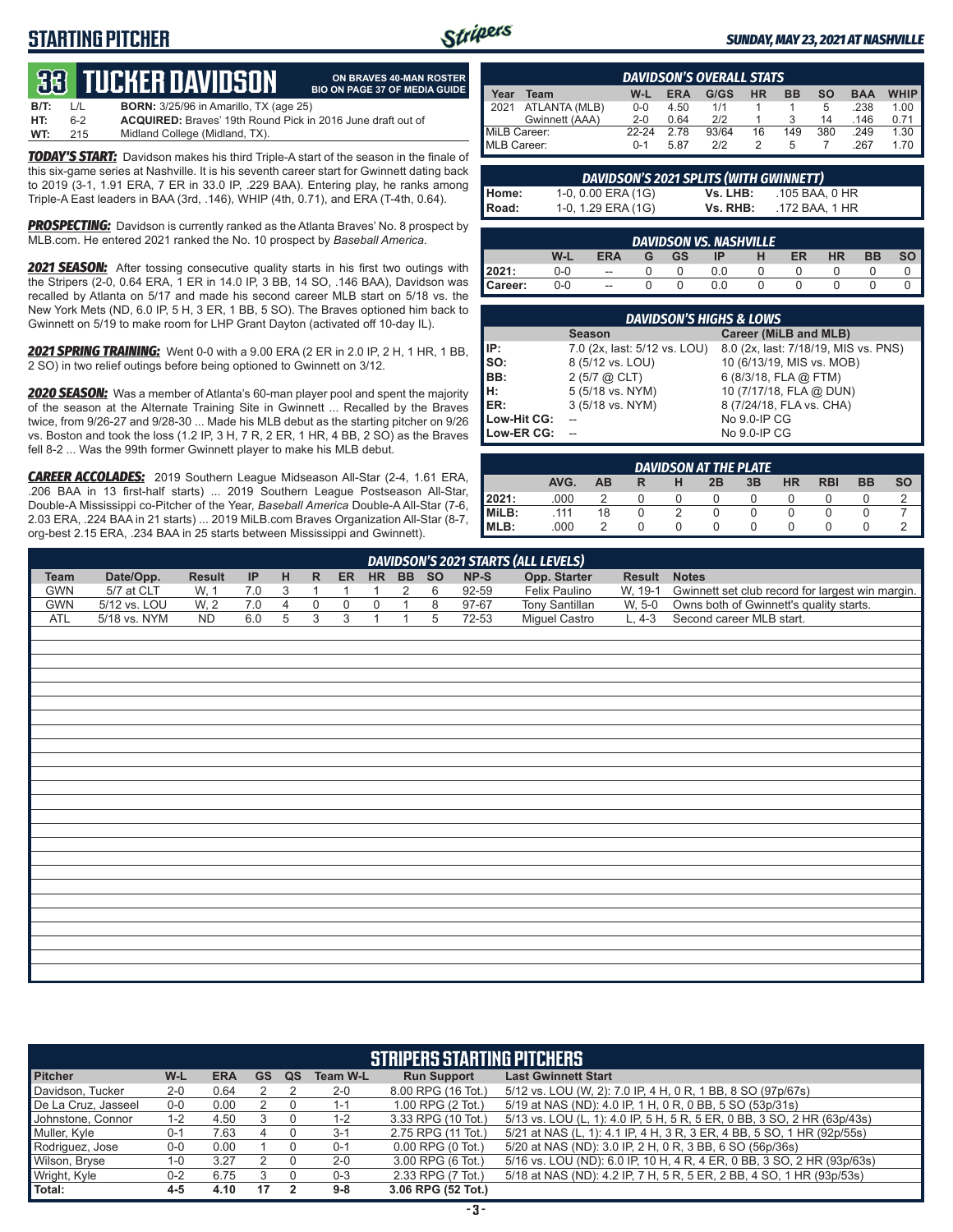

|                     |         |            |    |           |            |        |              | <b>RELIEF SUMMARY (CURRENT STRIPERS ONLY)</b>                      |                         |
|---------------------|---------|------------|----|-----------|------------|--------|--------------|--------------------------------------------------------------------|-------------------------|
| <b>Pitcher</b>      | $W-L$   | <b>ERA</b> | G  | <b>GF</b> | <b>HLD</b> | SV/OPP | <b>IR/RS</b> | <b>Last Gwinnett Relief Outing</b>                                 | <b>Scoreless Streak</b> |
| Arano, Victor       | $0 - 1$ | 5.40       | 6  |           | 0          | 1/3    | 0/0          | 5/22 at NAS: 1.0 IP, 0 H, 0 R, 1 BB, 1 SO (15p/7s)                 | 1G (1.0 IP)             |
| Biddle, Jesse (L)   | $0 - 0$ | 0.00       |    | $\Omega$  | $\Omega$   | 0/0    | 0/0          | 5/22 at NAS: 1.0 IP, 1 H, 0 R, 0 BB, 2 SO (14p/10s)                | 1G (1.0 IP)             |
| Bradford, Chasen    | $1 - 0$ | 1.23       | 5  | 2         |            | 0/0    | 2/2          | 5/19 at NAS: 2.0 IP, 0 H, 0 R, 1 BB, 1 SO (24p/15s)                | 4G (7.0 IP)             |
| Burrows, Thomas (L) | $0 - 0$ | 2.16       | 5. |           | $\Omega$   | 0/0    | 3/0          | 5/20 at NAS: 3.0 IP, 2 H, 1 R, 1 ER, 0 BB, 6 SO (44p/32s)          | 0G                      |
| Chavez, Jesse       | $0 - 0$ | 2.57       | 5  | 3         |            | 0/0    | 0/0          | 5/21 at NAS: 1.0 IP, 0 H, 0 R, 2 BB, 2 SO (21p/9s)                 | 2G (2.0 IP)             |
| De La Cruz, Jasseel | $0 - 0$ | 5.40       | 2  | $\Omega$  | $\Omega$   | 0/0    | 0/0          | 5/11 vs. LOU: 1.0 IP, 0 H, 0 R, 0 BB, 1 SO (9p/7s)                 | 1G (1.0 IP)             |
| Greene, Shane       | $0 - 0$ | 0.00       |    |           | $\Omega$   | 0/0    | 0/0          | 5/22 at NAS: 1.0 IP, 1 H, 0 R, 0 BB, 3 SO (15p/11s)                | 1G (1.0 IP)             |
| Hernandez, Daysbel  | $0 - 1$ | 9.64       | 5  |           |            | 0/1    | 3/0          | 5/21 at NAS: 1.2 IP, 1 H, 0 R, 0 BB, 1 SO (24p/15s)                | 1G (1.2 IP)             |
| Horacek. Mitch (L)  | $1 - 1$ | 6.75       | 5  |           | $\Omega$   | 0/0    | 0/0          | 5/20 at NAS: L, 2.0 IP, 2 H, 2 R, 2 ER, 1 BB, 1 SO, 1 HR (29p/20s) | 0G                      |
| Johnstone, Connor   | $0 - 0$ | 0.00       | 2  | $\Omega$  | $\Omega$   | 0/0    | 5/3          | 5/18 at NAS: 1.1 IP, 0 H, 0 R, 0 BB, 1 SO (14p/11s)                | 2G (4.1 IP)             |
| Kelley, Trevor      | $0 - 0$ | 0.00       | 3  |           | $\Omega$   | 0/1    | 1/1          | 5/19 at NAS: 1.1 IP, 3 H, 0 R, 0 BB, 1 SO (22p/14s)                | 3G (3.1 IP)             |
| Lee, Dylan (L)      | $1 - 0$ | 2.35       |    |           |            | 0/0    | 0/0          | 5/19 at NAS: 1.2 IP, 3 H, 2 R, 2 ER, 0 BB, 3 SO (36p/26s)          | 0G                      |
| Roark. Tanner       | $0 - 0$ | $-1$       |    |           | $\Omega$   | 0/0    | 0/0          |                                                                    |                         |
| Rodriguez, Jose     | $0 - 0$ | 2.25       |    |           | $\Omega$   | 0/0    | 0/0          | 5/14 vs. LOU: 4.0 IP, 1 H, 1 R, 1 ER, 1 BB, 3 SO, 1 HR (46p/30s)   | 0G                      |
| Webb, Jacob         | $0 - 0$ | - --       |    |           | $\Omega$   | 0/0    | 0/0          |                                                                    |                         |

#### **VICTOR ARANO - RHP - #54**

- **• 2021 with GWN:** Locked down first save on 5/14 vs. LOU (1.0 IP, 1 H).
- **• 2021 with Atlanta:** Recalled on 5/8, but did not pitch ... Optioned on 5/10.
- **• Spring Training:** 0-1, 34.71 ERA, .538 BAA, 1 SV in 3G with Atlanta.
- **• 2020:** Was a member of Philadelphia's 60-man player pool, but spent the entire year at the Alternate Site in Lehigh Valley ... DFA'd by the Phillies on 1/18.
- **• 2019:** Limited to just 6G with Triple-A Lehigh Valley (2-0, 0.00 ERA in 3G) and Philadelphia (1-0, 3.86 ERA in 3G) ... Was on injured list from 4/20-end of season (right elbow inflammation).
- **• Acquired:** Claimed off waivers from Philadelphia (1/22/21) ... Originally signed by the Los Angeles Dodgers as a non-drafted free agent (4/4/13).
- **• MLB Career:** 3-2, 2.65 ERA, .224 BAA, 3 SV in 73G with Philadelphia (2017-19).

### **JESSE BIDDLE - LHP - #48**

- **• 2021 with ATL:** Had his contract selected on 4/17, pitched in 8G with the Braves (0-0, 8.44 ERA, 10 ER in 10.2 IP) ... DFA'd on 5/17, outrighted to Gwinnett on 5/19.
- **• Spring Training:** 0-0, 3.00 ERA, .257 BAA, 2 SV in 9G with Cincinnati ... Released on 3/26 after re-signing as MiLB FA on 12/11/20.
- **• 2020:** Opened the year at Cincinnati's Alternate Training Site ... Contract selected on 8/25 (0-0, 0.00 ERA, 0 ER in 0.2 IP in 1G) ... Placed on 10-day injured list on 8/29 (left shoulder impingement) and missed the remainder of the year.
- **• Acquired:** MiLB FA (4/2/21) ... Originally Philadelphia's 1st-round pick (27th overall) in 2010 out of Germantown Friends High School (Philadelphia, PA).
- **• MLB Career:** 6-2, 5.07 ERA, .261 BAA, 1 SV in 99G with ATL (2018-19, 2021), SEA (2019), TEX (2019), CIN (2020).

#### **CHASEN BRADFORD - RHP - #28**

- **• 2021 with GWN:** Is 1-0 with a 0.00 ERA (0 R in 7.0 IP, 1 H, 1 BB, 5 SO) in last 4G. **• Spring Training:** Did not pitch in Atlanta's MLB camp.
- **• 2020:** Re-signed by Seattle to an MiLB deal on 1/15, but was not included on the Mariners' 60-man player pool ... Did not play.
- **• 2019:** Split time between Seattle (0-0, 4.86 ERA, 1 SV in 12G) and Triple-A Tacoma (0-0, 6.75 ERA, 1 SV in 5G).
- **• Acquired:** MiLB FA (3/15/21) ... Originally the New York Mets' 35th round pick in 2011 out of the University of Central Florida.
- **• MLB Career:** 7-0, 3.89 ERA, .253 BAA, 1 SV in 86G with NYM, SEA (2017-19).

#### **THOMAS BURROWS - LHP - #49**

- **• MLB.com Prospect Rankings:** #22 (Braves Top 30).
- **• Spring Training:** 0-1, 6.75 ERA, .222 BAA, 0 SV in 4G with Atlanta.
- **• 2020:** Was an NRI to Spring Training, but not included on 60-man player pool. **• 2019:** Went 2-4 with a 4.42 ERA, .221 BAA, and 7 saves (7-for-9) in 43G between Double-A Mississippi and Gwinnett ... Stranded 16 of 17 inherited runners with the
- Stripers (94.1%) ... Won Atlanta's Bill Lucas Award for community service. **• Acquired:** Via trade with Seattle (1/11/17) ... Originally the Mariners' 4th-round pick in 2016 out of the University of Alabama.

#### **JESSE CHAVEZ - RHP - #40**

- **• Spring Training:** 0-0, 14.54 ERA, .429 BAA, 0 SV in 5G with the Los Angeles Angels ... Released on 3/25.
- **• 2020:** Logged 18G with Texas, going 0-0 with a 6.88 ERA and .303 BAA.
- **• 2019:** In 48G (9 starts) with Texas, went 3-5 with a 4.85 ERA, .267 BAA, and 1 save.
- **• Acquired:** MiLB FA (4/17/21) ... Originally Texas's 42nd round pick in 2002 out of Riverside Community College (Riverside, CA).
- **• MLB Career:** 41-58, 4.52 ERA, .266 BAA, 8 SV in 481G with PIT, ATL, KC, TOR, OAK, LAD, LAA, TEX, CHC (2008-20) ... Made his lone MLB Postseason appearance with the Cubs in 2018 NL Wild Card Game (1.0 IP, 1 H, 0 R, 0 SO).

#### **SHANE GREENE - RHP - #19:**

- **• 2021:** Made his first appearance of the year on 5/22 at Nashville (1.0 IP, 1 H, 3 SO).
- **• Spring Training:** Was a free agent and did not pitch for a club
- **• 2020:** In 28G with Atlanta, went 1-0 with a 2.60 ERA, .229 BAA, and 9 holds ... In 6G during the Postseason, went 0-0 with a 1.50 ERA, .261 BAA, and 2 holds.
- **• 2019:** Opened the year with Detroit (0-2, 1.18 ERA, 22 SV in 38G) and was an AL All-Star ... Traded to Atlanta in exchange for LHP Joey Wentz and OF Travis Demeritte on 7/31 ... In 27G with the Braves, went 0-1 with a 4.01 ERA and 1 SV.
- **• Acquired:** Signed to a MLB deal on 5/9/21 ... Originally the NY Yankees' 15th-round pick in 2009 out of Daytona Beach Community Colllege (FL).
- **• MLB Career:** 23-28, 4.38 ERA, .253 BAA, 66 SV in 313G with NYY, DET, ATL (2014- 20) ... In 8G with ATL during the 2019-20 Postseasons, went 0-0 with a 2.08 ERA.

# **DAYSBEL HERNANDEZ - RHP - #36**

- **• MLB.com Prospect Ranks:** #17 (Braves Top 30).
- **• Spring Training:** 0-0, 9.00 ERA, .353 BAA, 0 SV in 6G with Atlanta.
- **• 2020:** Was not on the Braves' 60-man player pool ... Participated in Atlanta's Instructional League at Coolray Field in October.
- **• 2019:** Spent the entire season with Advanced-A Florida, going 5-2 with a 1.71 ERA, .184 BAA, and 7 SV (7-for-10) in 35G ... Named an MiLB.com Braves Org. All-Star.
- **• Acquired:** NDFA (9/13/17) out of Sandino, Cuba.

### **MITCH HORACEK - LHP - #59**

- **• Spring Training:** Did not pitch in Atlanta's MLB camp.
- **• 2020:** Signed with Minnesota, but was not on the Twins' 60-man player pool.
- **• 2019:** Pitched for both Double-A Hartford (4-0, 2.48 ERA in 34G) and Triple-A Albuquerque (1-1, 18.75 ERA in 12G) in the Colorado Rockies organization.
- **• Acquired:** MiLB FA (3/25/21) ... Originally Baltimore's 9th-round pick in 2013 out of Dartmouth College (Hanover, NH).

### **TREVOR KELLEY - RHP - #43**

- **• Spring Training:** Did not pitch in Chicago Cubs' MLB camp ... Released on 4/23.
- **• 2020:** Pitched in 4G with Philadelphia, going 0-0 with a 10.80 ERA ... Outrighted on 8/14 and spent the rest of the season at the Phillies Alternate Site.
- **• 2019:** In 52G with Triple-A Pawtucket, went 5-5 with a 1.79 ERA, .216 BAA, and 12 SV ... Was an International League Midseason and Postseason All-Star and a *Baseball America* Triple-A All-Star ... Led IL in appearances and was T-1st in saves ... Made MLB debut on 7/2 at Toronto and logged 10G with Boston (0-3, 8.64 ERA).
- **• Acquired:** MiLB FA (4/28/21) ... Originally Boston's 36th-round pick in 2015 out of the University of North Carolina at Chapel Hill.
- **• MLB Career:** 0-3, 9.26 ERA, .347 BAA, 0 SV in 14G with BOS (2019), PHI (2020).

#### **DYLAN LEE - LHP - #58**

- **• 2021 with GWN:** Earned the win in his Stripers' debut on 5/4 at Charlotte (2.0 IP, 1 H, 1 R, 0 ER, 0 BB, 3 SO in 10-9 win in 12 innings).
- **• Spring Training:** 0-0, 0.00 ERA, 0 SV in 2G with Miami ... Released on 3/29.
- **• 2020:** Was a non-roster invite to Marlins Spring Training, but was not on Miami's 60-man player pool ... Did not play.
- **• 2019:** Logged 45G between Double-A Jacksonville (0-3, 1.91 ERA, .176 BAA, 13 SV in 32G) and Triple-A New Orleans (1-3, 4.71 ERA, .329 BAA, 0 SV in 13G).
- **• Acquired:** MiLB FA (4/15/21) ... Originally Miami's 10th-round pick in 2016 out of Cal State Fresno (Fresno, CA).

|                        | <b>STRIPERS PITCHING BREAKDOWN</b> |            |                                     |    |    |           |           |           |                       |  |  |  |  |
|------------------------|------------------------------------|------------|-------------------------------------|----|----|-----------|-----------|-----------|-----------------------|--|--|--|--|
|                        | W-L                                | <b>ERA</b> | IP                                  | R  | ER | <b>HR</b> | <b>BB</b> | <b>SO</b> | <b>BAA</b>            |  |  |  |  |
| Starters:              | 4-5                                | 4.10       | 79.0                                | 39 | 36 | 12        | 28        | 85        | .250                  |  |  |  |  |
| <b>Relievers:</b>      | $5-3$                              | 3.33       | 73.0                                | 32 | 27 |           | 23        | 91        | $.203$ $\blacksquare$ |  |  |  |  |
| Total:                 | 9-8                                | 3.73       | 152.0                               | 71 | 63 | 19        | 51        | 176       | .228                  |  |  |  |  |
| Saves/Opp: 1/6 (16.7%) |                                    |            | IR/Scored: 14/6 (30.0%)<br>Holds: 4 |    |    |           |           |           |                       |  |  |  |  |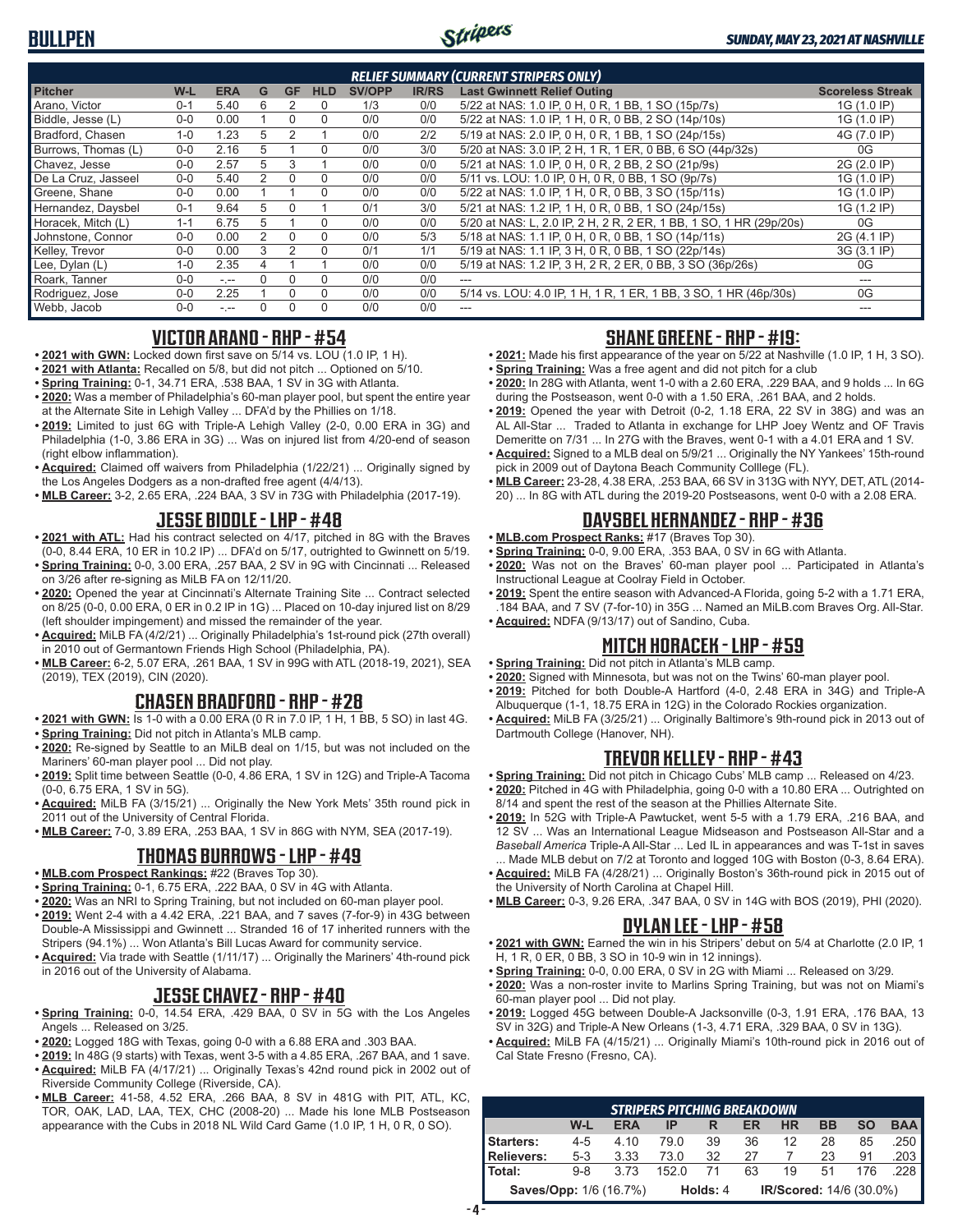#### **TANNER ROARK - RHP - #57:**

- **• 2021:** Was on Toronto's Opening Day roster, went 0-1 with a 6.43 ERA in 3G (1 start) ... Released on 5/3 ... Signed with Atlanta and sent to Gwinnett on 5/10.
- **• Spring Training:** 2-1, 8.44 ERA, .295 BAA in 4 starts with Toronto.
- **• 2020:** Made 11 starts with the Blue Jays, going 2-3 with a 6.80 ERA and .309 BAA.
- **• 2019:** Went 10-10 with a 4.35 ERA and .275 BAA in 31 starts with CIN and OAK.
- **• Acquired:** MiLB FA (5/10/21) ... Originally Texas's 25th-round pick in 2008 out of the University of Illinois at Urbana-Champaign.
- **• MLB Career:** 76-68, 3.85 ERA, .254 BAA, 1 SV in 227G (184 starts) with WSH, CIN, OAK, TOR (2013-21) ... Pitched in 2014 and 2016 Postseasons with Nationals (0-1, 3.86 ERA in 3G, 1 start).

#### **JACOB WEBB - RHP - #--**

- **• 2021 with ATL:** Recalled twice from Alternate Training Site, on 4/7 and 4/10 ... In 16G with the Braves, is 1-2 with a 5.63 ERA (10 ER in 16.0 IP) and a .338 BAA ... Optioned to Gwinnett on 5/21.
- **• Spring Training:** 1-0, 2.57 ERA, .222 BAA, 2 HLD in 7G with Atlanta ... Optioned to the Alternate Training Site in Gwinnett on 3/25.
- **• 2020:** Assigned to the Alternate Training Site on 7/19, but missed over a month with a right shoulder strain (placed on 60-day injured list on 7/20) ... Activated on 9/8 and went 0-0 with a 0.00 ERA (0 ER in 10.0 IP) and .200 BAA in 8G ... Made his MLB Postseason debut, going 0-0 with a 9.00 ERA (3 ER in 3.0 IP) in 3G.
- **• 2019:** Made his MLB debut with Atlanta, going 4-0 with a 1.39 ERA (5 ER in 32.1 IP), .205 BAA, 9 holds, and 2 saves (2-for-4) in 36G ... Also logged 10G with Gwinnett (0-1, 6.97 ERA, .225 BAA, 1 SV).
- **• Acquired:** Braves' 18th-round pick in 2014 out of Tabor College (Hillsboro, KS).
- **• MLB Career:** 5-2, 2.31 ERA, .247 BAA, 2 SV in 60G with Atlanta (2019-21).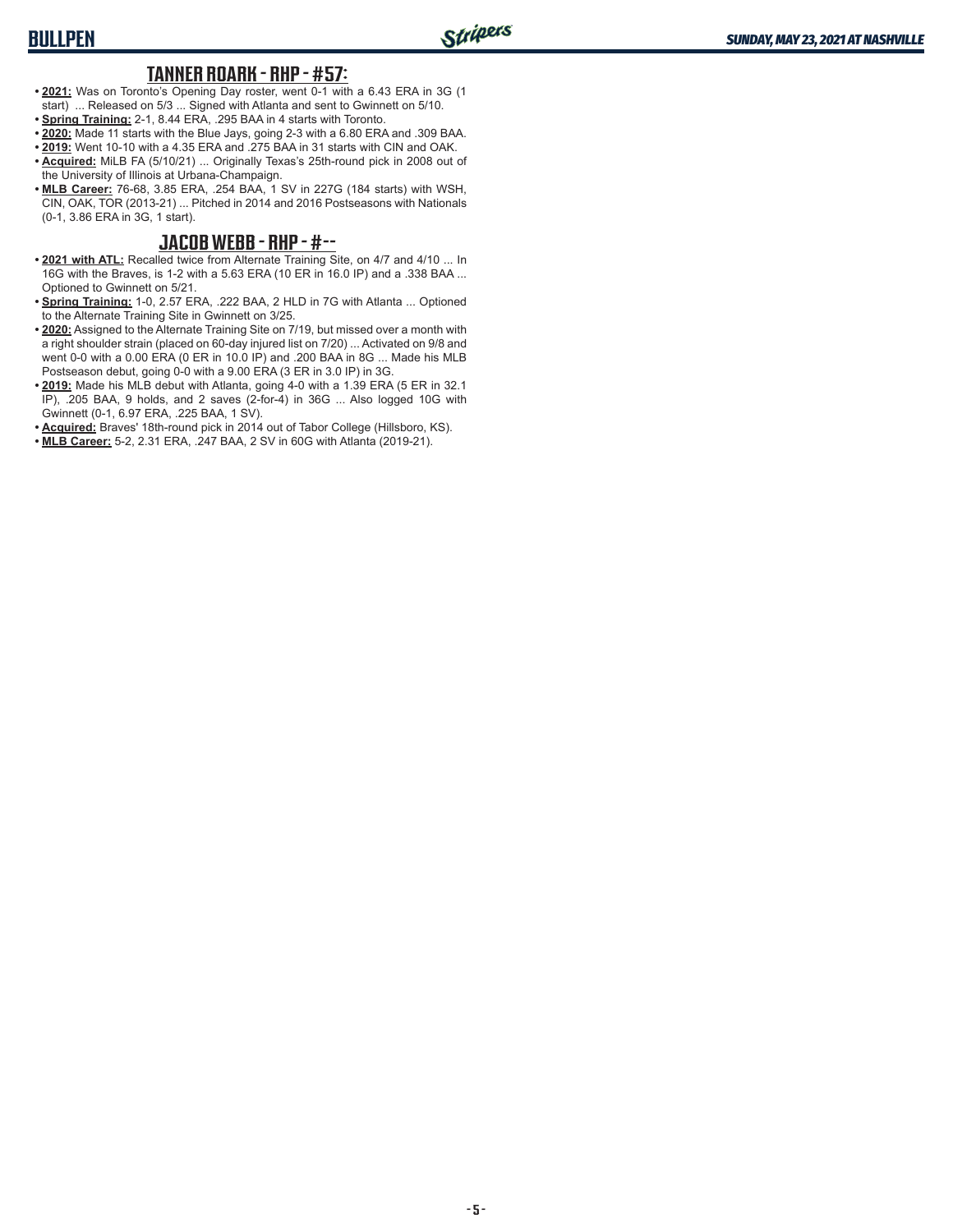| <b>OFFENSE</b> |                           |  |                                                                                         |  |  |  | Stripers |  |  |  |  |  | <b>SUNDAY, MAY 23, 2021 AT NASHVILLE</b> |  |  |  |  |  |  |
|----------------|---------------------------|--|-----------------------------------------------------------------------------------------|--|--|--|----------|--|--|--|--|--|------------------------------------------|--|--|--|--|--|--|
| TOTAL:         | 254, 26 HR, 810 OPS RISP: |  | 280, 4 HR, 797 OPS RUNS/INNING: 1 2 3 4 5 6 7 8 9 X TOT                                 |  |  |  |          |  |  |  |  |  |                                          |  |  |  |  |  |  |
| Vs. LHP:       |                           |  | 256, 12 HR, 835 OPS RISP/20: 214, 1 HR, 612 OPS Stripers: 14 9 6 8 8 9 12 18 12 8 104   |  |  |  |          |  |  |  |  |  |                                          |  |  |  |  |  |  |
|                |                           |  | Vs. RHP: 253, 14 HR, 795 OPS LOADED: 217, 1 HR, 675 OPS Opponents: 10 7 8 11 5 2 10 9 4 |  |  |  |          |  |  |  |  |  |                                          |  |  |  |  |  |  |

| <b>HOME RUNS</b><br><b>MULTI-GAMES</b> |                |          |          |           |          |                |                |                        |                                                   |                |                |           |
|----------------------------------------|----------------|----------|----------|-----------|----------|----------------|----------------|------------------------|---------------------------------------------------|----------------|----------------|-----------|
| Player                                 | 1 <sub>R</sub> | 2R       | 3R       | <b>GS</b> | Tot.     |                |                | Off LH Off RH Team W-L | <b>Last HR with Gwinnett</b>                      | Hit            | <b>RBI</b>     | <b>HR</b> |
| Almonte                                | $\Omega$       |          | 0        |           |          | 0              |                | $1 - 0$                | 5/7/21 at CLT, GS (RH Felix Paulino)              | 4              | 3              |           |
| Arcia                                  | 6              |          | 0        | 0         |          | 4              | 3              | $4 - 1$                | 5/16/21 vs. LOU, 1R/Walk-Off (RH Shane Carle)     | 7              | 3              |           |
| Brugman                                | $\Omega$       |          |          |           |          | $\Omega$       | $\Omega$       | $0 - 0$                |                                                   | $\Omega$       | $\Omega$       | $\Omega$  |
| Camargo                                | $\overline{2}$ | U        |          | $\Omega$  | 3        | 3              | $\Omega$       | $1 - 1$                | 5/8/21 at CLT, 1R (LH Nik Turley), 2nd of GM      | 3              | $\overline{2}$ |           |
| Casteel                                | $\Omega$       |          | 0        | 0         |          | $\Omega$       |                | $1 - 0$                | 5/16/21 vs. LOU, 2R (RH Ashton Goudeau)           | 4              | $\overline{2}$ | $\Omega$  |
| Demeritte                              | 3              | 2        | 0        | 0         | 5        | 3              | $\overline{2}$ | $4 - 1$                | 5/20/21 at NAS, 1R (LH Blaine Hardy)              | $\overline{4}$ | $\overline{2}$ | 0         |
| Ervin                                  | U              |          | 0        |           | 0        | 0              | $\Omega$       | $0 - 0$                |                                                   | $\overline{2}$ |                | 0         |
| Goins                                  |                | $\Omega$ | 0        | 0         |          |                | $\Omega$       | $1 - 0$                | 5/4/21 at CLT, 1R (LH Kyle Kubat)                 | 5              | $\overline{2}$ | $\Omega$  |
| Gore                                   | $\Omega$       |          | 0        | $\cap$    | 0        | $\Omega$       | $\Omega$       | $0 - 0$                |                                                   |                | 0              | $\Omega$  |
| Heredia                                | $\Omega$       | $\Omega$ | 0        | 0         | $\Omega$ | $\Omega$       | $\Omega$       | $0 - 0$                | ---                                               | $\Omega$       | $\Omega$       | $\Omega$  |
| Inciarte                               | $\Omega$       | U        | 0        | $\cap$    | 0        | $\Omega$       | $\Omega$       | $0 - 0$                | ---                                               | 0              | 0              | 0         |
| Jackson                                | $\Omega$       | $\Omega$ | 0        | 0         | $\Omega$ | $\Omega$       | $\Omega$       | $0 - 0$                | 8/28/19 vs. NOR, 3R (RH Branden Kline), 2nd of GM | $\Omega$       | $\mathbf 0$    | 0         |
| Kazmar Jr.                             |                |          | 0        | $\cap$    | 2        | 0              | 2              | $0 - 2$                | 5/18/21 at NAS, 1R (RH Patrick Weigel)            | $\overline{2}$ | $\overline{2}$ | 0         |
| Lucroy                                 |                | $\Omega$ | 0        | 0         |          | $\Omega$       |                | $0 - 1$                | 5/22/21 at NAS, 1R (RH Zack Godley)               | $\mathbf 0$    | 0              | 0         |
| Martinez                               | $\Omega$       | U        | 0        | $\cap$    | $\Omega$ | $\Omega$       | $\Omega$       | $0 - 0$                |                                                   | $\overline{2}$ |                | 0         |
| <b>Mathis</b>                          | $\Omega$       | $\Omega$ | $\Omega$ | 0         | $\Omega$ | $\Omega$       | $\Omega$       | $0 - 0$                | ---                                               | $\Omega$       | $\Omega$       | 0         |
| <b>Morales</b>                         | $\Omega$       | 0        |          | 0         |          | $\Omega$       |                | $1 - 0$                | 5/7/21 at CLT, 3R (RH Joe De Carlo)               |                |                | $\Omega$  |
| Sanchez                                | $\Omega$       | $\Omega$ | 0        | 0         | $\Omega$ | $\Omega$       | $\Omega$       | $0 - 0$                |                                                   | $\overline{2}$ |                | 0         |
| Snider                                 |                | O        | 0        | 0         |          | $\Omega$       |                | $1 - 0$                | 5/7/21 at CLT, 1R (RH Felix Paulino)              | 0              | 0              | 0         |
| Unroe                                  | $\Omega$       | U        | 0        | 0         | $\Omega$ | $\Omega$       | $\Omega$       | $0 - 0$                | 7/19/19 vs. ROC, 1R (RH Drew Hutchison)           | $\Omega$       | 0              | 0         |
| Waters                                 | $\overline{2}$ |          | 0        |           | 3        | $\overline{2}$ |                | $0 - 2$                | 5/19/21 at NAS, 1R/Leadoff (LH Wade LeBlanc)      | $\overline{4}$ | $\overline{2}$ |           |
| Total:                                 | 17             | 6        | 2.       |           | 26       |                |                |                        |                                                   |                |                |           |

| <b>HOME RUN VARIANTS</b>                                  |                |       |                     | <b>PINCH HITTERS</b> |                                        |              |           |             |
|-----------------------------------------------------------|----------------|-------|---------------------|----------------------|----------------------------------------|--------------|-----------|-------------|
| Back-to-Back Homers (1x):                                 | <b>Player</b>  | AVG.  | <b>AB</b>           | н                    | 2B                                     | 3B           | <b>HR</b> | <b>RBI</b>  |
| Almonte (GS) / Snider, 5/7 at CLT (1st Inning)            | Almonte        | 1.000 |                     |                      | O                                      | $\Omega$     | $\Omega$  | 2           |
|                                                           | Casteel        | .000  | 3                   |                      | 0                                      | $\Omega$     | $\Omega$  | $\Omega$    |
| Back-to-Back-to-Back Homers (1x):                         | Demeritte      | .667  | 5                   | 2                    |                                        | $\Omega$     |           |             |
| Arcia (2R) / Camargo / Demeritte, 5/8 at CLT (6th Inning) | Ervin          | .500  | 2                   |                      | 0                                      | $\Omega$     | 0         |             |
|                                                           | Gore           | .500  | 2                   |                      | 0                                      | $\Omega$     | 0         | 0           |
| Pinch Hit Homers (1x):                                    | Kazmar Jr.     | .000  |                     | $\Omega$             | 0                                      | $\Omega$     | 0         | 0           |
| Demeritte, 5/12 vs. LOU (7th Inning)                      | Lucrov         | .000  |                     | $\Omega$             | $\Omega$                               | $\Omega$     | 0         | 0           |
| Leadoff (Game) Homers (1x):                               | <b>Morales</b> | .000  |                     | $\Omega$             | $\Omega$                               | $\Omega$     | $\Omega$  | 0           |
| Waters, $5/19$ @ NAS                                      | Sanchez        | .000  |                     | O                    | 0                                      | $\Omega$     | $\Omega$  | 0           |
|                                                           | Snider         | .000. | 4                   |                      | 0                                      |              | $\Omega$  | $\mathbf 0$ |
| Walk-Off Homers (1x):                                     | Unroe          | .000  |                     |                      | 0                                      |              | $\Omega$  | 0           |
| Arcia (Solo), 5/16 vs. LOU (9th Inning)                   | Totals:        | .200  | 25                  | 5                    |                                        | $\Omega$     |           | 4           |
| <b>HITTING STREAKS (10-PLUS GAMES)</b>                    |                |       |                     |                      | <b>ON-BASE STREAKS (20-PLUS GAMES)</b> |              |           |             |
| <b>Player</b><br><b>Length/Dates</b><br><b>Stats</b>      | <b>Player</b>  |       | <b>Length/Dates</b> |                      |                                        | <b>Stats</b> |           |             |

|               |                     | HITTING STREAKS (10-PLUS GAMES)              |               | ON-BASE STREAKS (20-PLUS GAMES) |              |  |
|---------------|---------------------|----------------------------------------------|---------------|---------------------------------|--------------|--|
| <b>Player</b> | <b>Length/Dates</b> | Stats                                        | <b>Plaver</b> | <b>Length/Dates</b>             | <b>Stats</b> |  |
| Arcia         | 13G (5/4-5/18)      | .393 (22-56), 4 2B, 7 HR, 17 R, 12 RBI, 2 SB |               |                                 |              |  |

| <b>BATTER'S BOX (CURRENT STRIPERS ONLY)</b> |                                     |                 |                          |                                         |  |
|---------------------------------------------|-------------------------------------|-----------------|--------------------------|-----------------------------------------|--|
| <b>Player</b>                               | <b>Season with GWN</b>              | 5/22 at NAS     | <b>Active Hit Streak</b> | <b>Road Trip</b>                        |  |
| Almonte, Abraham                            | .349, 1 HR, 13 RBI, 3 SB, 1.014 OPS | $0-2, BB$       | $-2G$                    | .273 (3-11), 2B, R, 2 RBI               |  |
| Arcia, Orlando                              | .333, 7 HR, 12 RBI, 3 SB, 1.090 OPS | 0-3, HBP        | $-1G$                    | .200 (4-20), 2B, 2R, 2SB                |  |
| Brugman, Jaycob (IL)                        | .000, 0 HR, 0 RBI, 0 SB, .000 OPS   | DNP             | $-1G$                    |                                         |  |
| Camargo, Johan                              | .364. 3 HR. 8 RBI. 0 SB. 1.220 OPS  | $2-4, 2B$       | 9G (Since 5/4)           | $.429(3-7), 2B$                         |  |
| Casteel, Ryan                               | .417, 1 HR, 7 RBI, 0 SB, 1.167 OPS  | $2-3, 2B$       | 1G (Since 5/22)          | .500 (4-8), 2B, R, RBI                  |  |
| Demeritte, Travis                           | .326, 5 HR, 11 RBI, 1 SB, 1.233 OPS | PH, 0-1         | $-2G$                    | .222 (2-9), HR, R, RBI                  |  |
| Ervin, Phillip                              | .222, 0 HR, 4 RBI, 2 SB, .641 OPS   | <b>DNP</b>      | -2G                      | .182 (2-11), 2B, R, SB                  |  |
| Goins, Ryan                                 | .245. 1 HR. 8 RBI. 0 SB. .718 OPS   | $0 - 3$         | $-2G$                    | .214 (3-14), 3B, R, RBI                 |  |
| Gore, Terrance                              | .286, 0 HR, 0 RBI, 4 SB, .661 OPS   | PR, 0-0, SB     | $-2G$                    | $.000(0-0), 3SB$                        |  |
| Jackson, Alex                               | .000, 0 HR, 0 RBI, 0 SB, .000 OPS   | <b>DNP</b>      | $-1G$                    | $.000(0-2)$                             |  |
| Kazmar Jr., Sean                            | .267, 2 HR, 7 RBI, 0 SB, .833 OPS   | PH, 0-1         | $-1G$                    | .200 (3-15), HR, 2 R, 3 RBI             |  |
| Lucroy, Jonathan                            | .125. 1 HR. 2 RBI. 0 SB. .535 OPS   | 1-4, HR, R, RBI | 1G (Since 5/22)          | .125 (2-16), HR, 2 R, 2 RBI             |  |
| Mathis, Jeff                                | ---                                 | <b>DNP</b>      | ---                      | ---                                     |  |
| Morales, Jonathan                           | .125, 1 HR, 5 RBI, 0 SB, .375 OPS   | <b>DNP</b>      | $-2G$                    | $.000(0-7)$                             |  |
| Sanchez, Yolmer                             | .160, 0 HR, 4 RBI, 0 SB, .462 OPS   | <b>DNP</b>      | -4G                      | $.000(0-6)$                             |  |
| Snider, Travis                              | .150, 1 HR, 2 RBI, 0 SB, .783 OPS   | $0 - 3$         | $-2G$                    | $.111(1-9)$                             |  |
| <b>Waters, Drew</b>                         | .268, 3 HR, 7 RBI, 5 SB, .869 OPS   | $0 - 4$         | $-3G$                    | .350 (7-20), 2B, 3 HR, 5 R, 5 RBI, 2 SB |  |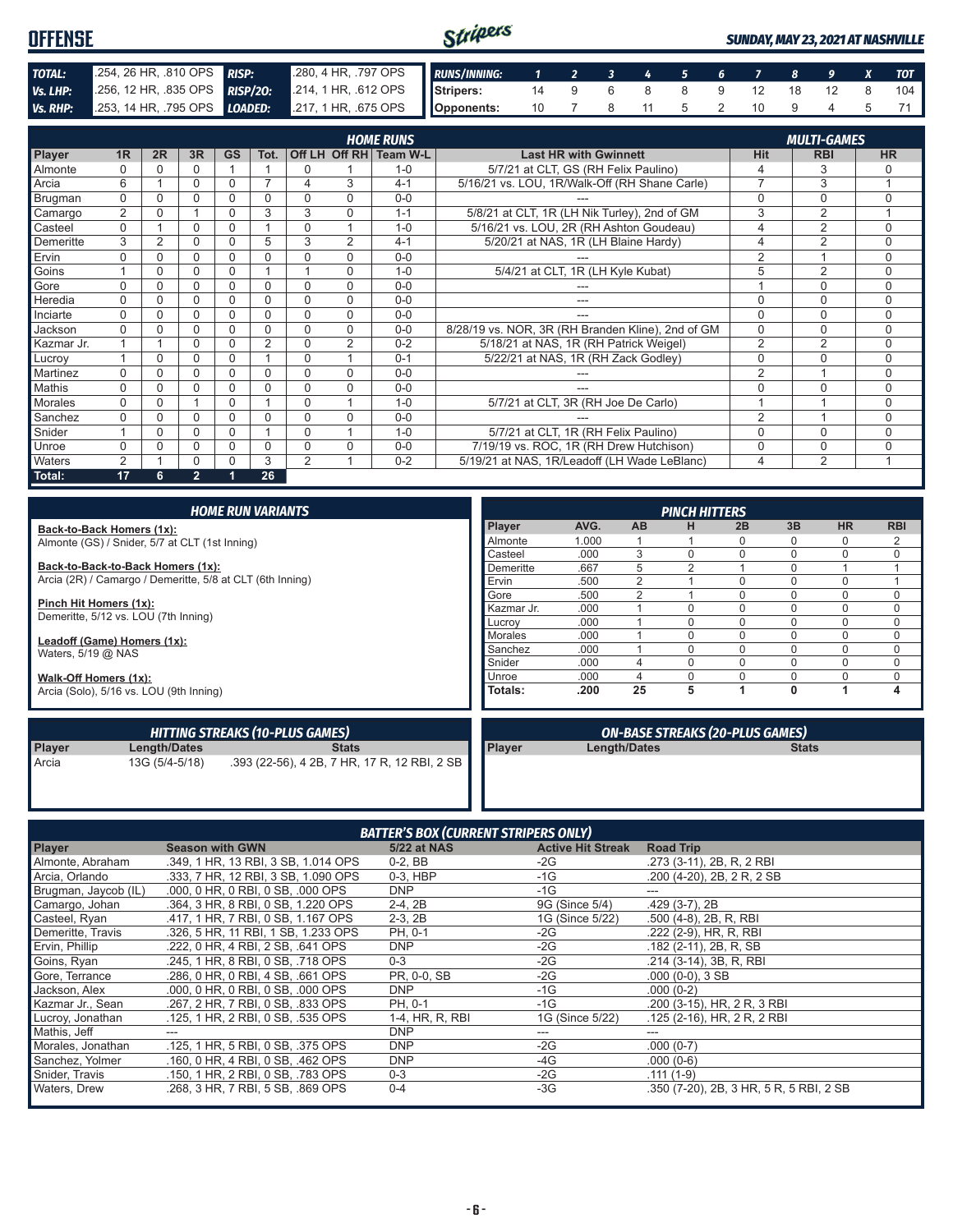### **ABRAHAM ALMONTE - OF - #7**

**OFFENSE**

- **• Leaderboard:** Entering 5/23, ranks among Triple-A East top 10 in OBP (1st, .525), BB (1st, 16), and R (T-10th, 12).
- **• 2021 with GWN:** Plated the go-ahead RBI with a 12th-inning double on 5/4 at CLT, scored eventual decisive run on an error (won 10-9) ... Set a new single-game career high with 6 RBI on 5/7 at CLT (3-for-5, grand slam, 4 R).
- **• Spring Training:** .156, 3 2B, 1 3B, 3 R, 1 RBI, 1 SB, .595 OPS in 17G with Atlanta.
- **• 2020:** Played 7G with San Diego, batting .091 (1-for-11, 1 SB).
- **• Acquired:** MLB FA (10/30/20) ... Outrighted to the Braves Alternate Site on 3/26 ... Originally signed by the New York Yankees as a NDFA (7/2/05).
- **• MLB Career:** .237, 58 2B, 13 3B, 18 HR, 97 RBI, 25 SB in 376G with SEA, SD, CLE, KC, and ARI (2013-20).

#### **ORLANDO ARCIA - SS - #13**

- **• Leaderboard:** Entering 5/23, tied for the Triple-A lead in HR (7) and XBH (11) ... Also ranks among Triple-A East top 10 in R (1st, 17), TB (2nd, 49), H (T-4th, 24), SLG (6th, .681), and OPS (7th, 1.090).
- **• 2021 with GWN:** Hit safely in each of his first 13G from 5/4-5/18 (.393, 7 HR, 17 R, 12 RBI, 2 SB, 1.301 OPS) ... On 5/9 at CLT, tied GWN's single-game homer record with 3 solo blasts (3-for-4, 4 R, 4 RBI) ... Launched game-winning solo HR (#6) in the 8th on 5/14 vs. LOU ... Blasted walk-off solo HR (#7) in the 9th on 5/16 vs. LOU.
- **• 2021 with MIL:** Was on Milwaukee's Opening Day roster and batted .091 (1-for-11, 1 RBI) in 4G before being traded to Atlanta on 4/6 (sent to Alternate Training Site).
- **• Spring Training:** .191, 4 2B, 4 R, 6 RBI, .517 OPS in 19G with Milwaukee. **• 2020:** Spent 59 games with the Brewers, batting .260 (10 2B, 1 3B, 5 HR, 22 R, 20
- RBI, 2 SB) ... Played in 2 Postseason games (.143, 1-for-7, 1 HR, 2 RBI). **• Acquired:** Via trade with Milwaukee in exchange for RHP Chad Sobotka and RHP Patrick Weigel (4/6/21) ... Originally signed by Milwaukee as a NDFA (10/22/10).
- **• MLB Career:** .244, 69 2B, 7 3B, 42 HR, 180 RBI, 39 SB in 542G with Milwaukee (2016-21) ... Played in the Postseason from 2018-20 (.295, 4 HR, 6 RBI in 13G).

### **JOHAN CAMARGO - INF - #17**

- **• Leaderboard:** Entering 5/23, ranks among Triple-A East top 10 in R (T-7th, 13) and BB (T-8th, 11).
- **• 2021 with GWN:** Has hit safely in all 9G (.364, 2 2B, 3 HR, 13 R, 8 RBI), including his first career multi-homer game on 5/8 at CLT (2-for-4, 2 HR, 2 RBI).
- **• Gwinnett Career:** Batting .348 (19 2B, 1 3B, 12 HR, 46 R, 50 RBI, .987 OPS) in 64G with Gwinnett since 2017.
- **• 2021 with ATL:** In 4 stints with the Braves, is 0-for-13 in 11G.
- **• Spring Training:** .186, 2 2B, 1 HR, 4 R, 3 RBI in 18G with Atlanta.
- **• 2020:** Made Braves' Opening Day roster and batted .200 (8 2B, 4 HR, 16 R, 9 RBI) in 35G ... Added to the NLCS roster in place of injured Adam Duvall prior to Game 2 and played in 4G (.250, 2-for-8, 1 2B, 1 RBI).
- **• Acquired:** NDFA (7/2/10) out of Panama City, Panama.
- **• MLB Career:** .258, 68 2B, 4 3B, 34 HR, 144 RBI, 2 SB in 360G with Atlanta (2017- 21) ... Played in 2018 and 2020 Postseasons (.087, 1 2B, 1 RBI in 8G).

### **RYAN CASTEEL - 1B/C - #9**

- **• 2021:** Had 6 RBI in a 3G span from 5/15-18, including 5/15 vs. LOU (1-for-2, GW 3-run double, 3 RBI) and 5/16 vs. LOU (1-for-3, HR, 2 RBI).
- **• Spring Training:** Did not play in Atlanta's MLB camp.
- **• 2020:** Was not on the Braves' 60-man player pool ... Did not play.
- **• 2019:** Played 118G with Double-A Mississippi, batting .263 (21 2B, 2 3B, 21 HR, 73 RBI, .811 OPS) ... Ranked 2nd in the Southern League in homers and RBI, 3rd in slugging (.477) ... Was his 2nd career 20-homer season (hit 22 in 2013).
- **• Acquired:** MiLB FA (3/14/21) ... Originally Colorado's 17th-round pick in 2010 out of Cleveland State Community College (Cleveland, TN).

### **TRAVIS DEMERITTE - OF - #12**

- **• Leaderboard:** Entering 5/23, ranks among Triple-A East top 10 in SLG (2nd, .791), OPS (2nd, 1.233), XBH (5th, 10), 2B (T-6th, 5), HR (T-7th, 5), TB (T-8th, 34), and OBP (10th, .442).
- **• Gwinnett Career:** In 111G since 2019, batting .291 (33 2B, 2 3B, 25 HR, 78 R, 84 RBI, 5 SB, .977 OPS) with the Stripers.
- **• 2021 with GWN:** On 5/4 at CLT, tallied 5 RBI (3-for-6, HR) to set a club Opening Night record ... Homered in 3 straight games (#2-4) from 5/8-5/12, batting .400 (4 for-10, 4 RBI).
- **• Spring Training:** .133, 0 HR, 3 RBI, 1 SB, .467 OPS in 14G with Atlanta ... Outrighted to Gwinnett on 2/21 and signed to a MiLB contract.
- **• 2020:** Hit .172 with 1 2B, 4 RBI in 18G with Detroit ... DFA'd on 2/5/21.
- **• 2019:** Made his Triple-A debut with Gwinnett and was an IL All-Star (.286, 20 HR, 73 RBI, .944 OPS in 96G) ... Has 1 of the 9 20-HR seasons in GWN history ... Traded to Detroit on 7/31, made his MLB debut (.225, 3 HR, 10 RBI in 48G).
- **• Acquired:** Off Waivers from Detroit (2/12/21) ... Originally Texas' 1st-round pick (30th overall) in 2013 out of Winder-Barrow High School (Winder, GA).
- **• MLB Career:** .217, 8 2B, 2 3B, 3 HR, 14 RBI, 3 SB with Detroit (2019-20).

#### **PHILLIP ERVIN - OF - #18**

- **• Leaderboard:** Entering 5/23, ranks among Triple-A East top 10 in BB (T-10th, 10). **• Spring Training:** .276, 0 HR, 2 RBI, 1 SB, .647 OPS in 18G with Atlanta ... DFA'd on 3/28, outrighted to the Alternate Training Site on 4/3.
- **• 2020:** Between Cincinnati and Seattle, hit .149 with 3 2B, 4 RBI, 1 SB in 37G ... DFA'd by the Reds (8/28), Mariners (12/16), and Chicago Cubs (2/20/21).
- **• Acquired:** Off waivers from the Chicago Cubs (2/22/21) ... Originally Cincinnati's 1st-round pick (27th overall) in 2013 out of Samford University (Homewood, AL).
- **• MLB Career:** .247, 26 2B, 8 3B, 17 HR, 68 RBI, 15 SB in 237G with CIN, SEA (2017-20) ... Talled 7 of his 8 career triples in 2019 (ranked 7th in NL).

#### **RYAN GOINS - INF - #8**

- **• 2021 with GWN:** Hit Gwinnett's first homer of the season on 5/4 at CLT (opposite field, solo) ... Set season highs for hits (3-for-4) and RBI (3) on 5/12 vs. LOU.
- **• Spring Training:** .391, 2 2B, 0 HR, 5 RBI, 0 SB, .960 OPS in 16G with Atlanta.
- **• 2020:** Played in 14G with the Chicago White Sox, batting .000 (0-for-9, 4 R) ... Spent most of the year at the Alternate Site in Schaumburg, IL.
- **• Acquired:** MiLB FA (2/25/21) ... Originally Toronto's 4th-round pick in 2009 out of Dallas Baptist University (Dallas, TX).
- **• MLB Career:** .228, 71 2B, 12 3B, 22 HR, 158 RBI in 555G with TOR, KC, CWS (2013-20) ... Played for TOR in 2015, 2016 Postseason (.146, 1 HR, 5 RBI in 14G).

#### **TERRANCE GORE - OF - #5**

- **• 2021 with GWN:** Is 4-for-4 in stolen base attempts over 7G with Gwinnett ... Stole 2nd and 3rd base as a pinch runner on 5/18 at NAS.
- **• Spring Training:** Did not play in Atlanta's MLB camp.
- **• 2020:** Logged 2G in his lone season with the Los Angeles Dodgers (0 PA).
- **• 2019:** With Kansas City, hit .275 (2 2B, 1 3B, 13 R, 1 RBI, 13 SB) in 37G ... All numbers were career highs (has just 1 hit in 19 PA in his other 6 MLB seasons).
- **• Acquired:** MiLB FA (2/18/21) ... Originally Kansas City's 20th-round pick in 2011 out of Gulf Coast Community College (Panama City, FL).
- **• MLB Career:** .224, 2 2B, 1 3B, 0 HR, 1 RBI, 40 SB in 102G with KC, CHC, LAD (2014-20) ... Played in the Postseason with KC (2014-15) and CHC (2018), going 0-for-2 with 3 R, 5 SB ... Won World Series with the Royals in 2015.

#### **ALEX JACKSON - C - #56**

- **• MLB Rehab:** Assigned to Gwinnett for rehab by Atlanta on 5/21 ... On the Braves' 10-day injured list since 5/2 (strained left hamstring).
- **• 2021 with Atlanta:** Made the Braves' Opening Day roster for the first time in his career ... Hit .043 (1-for-23, 2 R) in 10G prior to the injury.
- **• Spring Training:** .194, 2 2B, 2 HR, 8 RBI, .716 OPS in 14G with Atlanta.
- **• 2020:** Spent most of the year at the Alternate Training Site in Gwinnett ... In 5G with Atlanta, batted .286 (2-for-7, 1 2B).
- **• Acquired:** Via trade with Seattle in exchange for RHP Max Povse and RHP Rob Whalen (11/28/16) ... Originally the Mariners' 1st-round pick (6th overall) in 2014 out of Rancho Bernardo High School (San Diego, CA).
- **• MLB Career:** .070, 1 2B, 2 R, 0 RBI in 19G with Atlanta (2019-21).

#### **SEAN KAZMAR JR. - INF - #4**

- **• Gwinnett Career:** Batting .268 (628-for-2340, 128 2B, 12 3B, 39 HR, 286 R, 277 RBI, 23 SB) in 677 games over 8 seasons ... Leads Gwinnett in career G, AB, H, TB (897), 2B, R, RBI ... Ranks 2nd in career 3B (12) ... Ranks 4th in career HR (39).
- **• 600 Club:** His 628 hits are 4th-most in Richmond/Gwinnett history (Larry Whisenton leads with 657 hits) ... Is one of 5 players in RICH/GWN history with 600 hits.
- **• 2021 with Atlanta:** Contract selected on 4/17, has spent 2 stints with Atlanta (4/17- 4/23, 5/4-5/7), going 0-for-2 ... Pinch hit on 4/17 at the Chicago Cubs, marking his first MLB appearance in 4,589 days since 9/23/08 with San Diego ... The last player with a bigger gap between MLB appearances was Ralph Winegarner (13 years, 14 days between 6/23/36 with CLE and 7/7/49 with STL).
- **• Spring Training:** .409, 3 HR, 9 RBI, 0 SB, 1.415 OPS in 25G with Atlanta.
- **• 2020:** Was an NRI to Braves Spring Training, but not on 60-man player pool. **• Acquired:** MiLB FA (12/7/20) ... Originally San Diego's 5th-round pick in 2004 out of the College of Southern Nevada.
- **• MLB Career:** .195, 1 2B, 0 3B, 0 HR, 2 RBI in 22G with San Diego (2008) and Atlanta (2021).

#### **JONATHAN LUCROY - C - #62**

- **• 2021 with WSH:** Signed by Washington on 4/6, played 5G (.357, 5-for-14, 1 2B, 2 RBI) ... DFA'd on 4/12, outrighted and elected free agency on 4/14.
- **• Spring Training:** .333, 1 2B, 1 R, .867 OPS in 14G with Chicago White Sox ... Released on 3/30 (had signed a MiLB deal on 2/11).
- **• 2020:** Signed by Boston to a MiLB deal on 2/19, assigned to their Alternate Site on 7/17 ... Had contract selected on 7/17 and played just once (7/24 vs. BAL, no AB) before being DFA'd on 7/29 ... Released on 9/15 ... Signed with Philadelphia on 9/15 and joined Alternate Site, but did not play in MLB for Phillies.
- **• Acquired:** MiLB FA (5/17/21) ... Originally Milwaukee's 3rd-round pick in 2007 out of the University of Louisiana-Lafayette.
- **• MLB Career:** .274, 217 2B, 24 3B, 108 HR, 547 RBI, 30 SB in 1,208G with MIL, TEX, COL, OAK, LAA, CHC, BOS, WSH (2010-21) ... 2-time NL All-Star (2014, 2016 with MIL) ... Has played in the Postseason for MIL (2011), TEX (2016), COL (2017), OAK (2018), batting .235 with 1 HR, 6 RBI in 15G.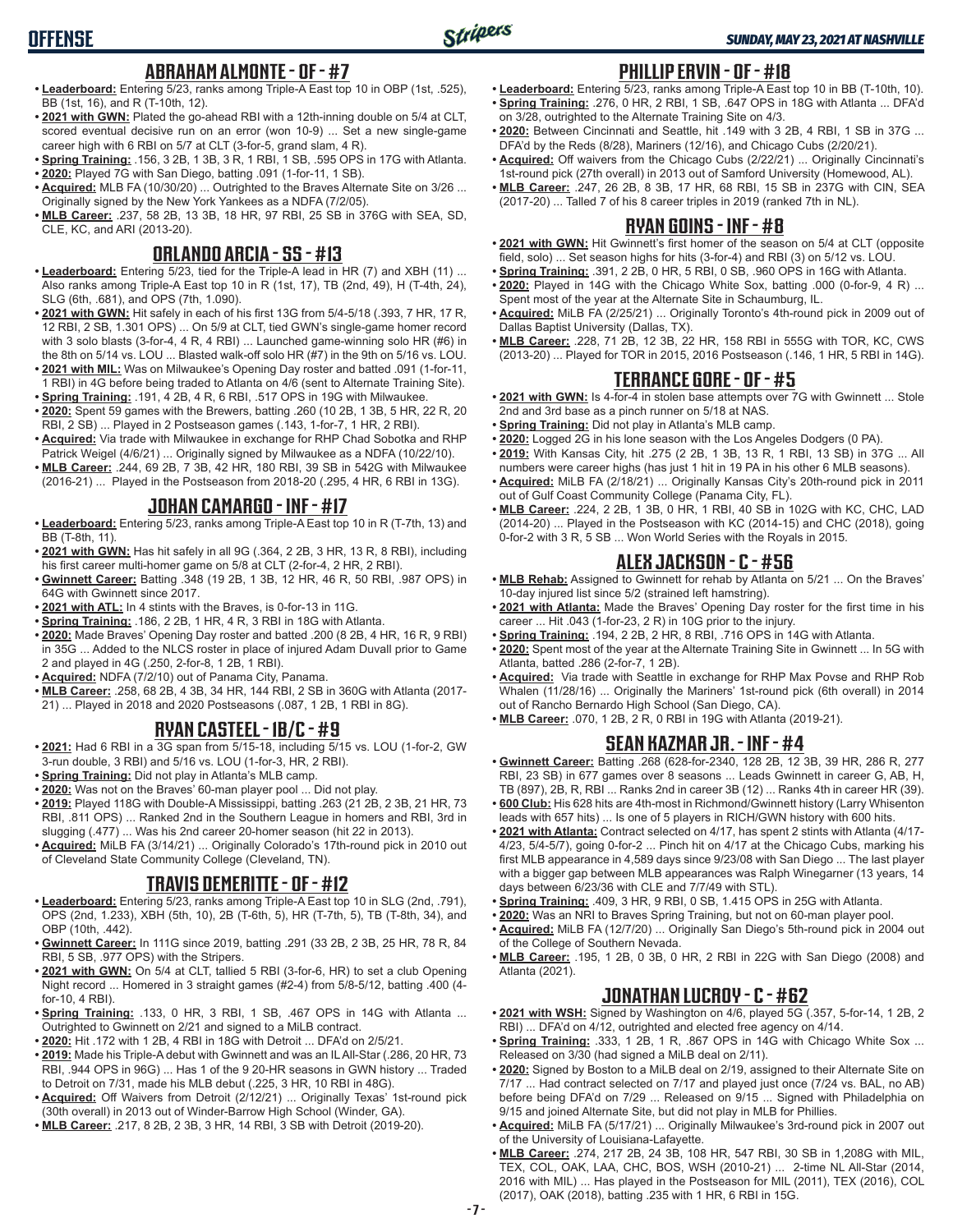### **JEFF MATHIS - C - #1**

- **• 2021 with ATL:** Has his contract selected from the Alternate Training Site on 5/2, went 0-for-9 in 3G before being DFA'd on 5/19 and outrighted to Gwinnett on 5/20.
- **• Spring Training:** .207, 2 2B, 1 HR, 2 RBI in 10G with Philadelphia ... Released on 3/25 (had signed a MiLB deal on 2/16/21).
- **• 2020:** Played 24G with Texas, batting .161 (1 2B, 1 3B, 3 HR, 9 RBI).
- **• Acquired:** MiLB FA (3/29/21) ... Originally the LA Angels' 1st-round pick (33rd overal) in 2001 out of Marianna High School (Marianna, FL).
- **• MLB Career:** .194, 112 2B, 8 3B, 53 HR, 286 RBI, 12 SB in 948G with LAA, TOR, MIA, ARI, TEX, ATL (2005-21) ... in 13 career Postseason games with LAA (2007- 09) and ARI (2017), batting .379 (5 2B, 1 HR, 4 RBI, 1.055 OPS).

### **JONATHAN MORALES - C - #20**

- **• 2021 with GWN:** Tied his single-game career high with 5 RBI on 5/7 at CLT, going 2-for-6 with a 3-run HR (1) in the 9th.
- **• Spring Training:** .250, 0 HR, 1 RBI, 0 SB, 1.200 OPS in 12G with Atlanta.
- **• 2020:** Spent entire year at Braves Alternate Site in Gwinnett (no MLB debut) ... Played for Caguas of the Puerto Rican Winter League (.394, 3 HR, 9 RBI in 13G), earning PWL Postseason All-Star honors.
- **• 2019:** Hit .240 (13 2B, 2 HR, 27 R, 25 RBI) in 80G between Double-A Mississippi and Gwinnett ... Logged 1 game during the IL Playoffs (0-for-1, BB).
- **• Acquired:** Braves' 25th-round pick in 2015 out of Miami-Dade Community College.

### **YOLMER SANCHEZ - INF - #2**

- **• 2021 with GWN:** On 5/7 at CLT, went 3-for-5 with 3 runs, 3 RBI and Gwinnett's first triple of the year.
- **• Spring Training:** .190, 0 XBH, 2 RBI, 1 SB, .451 OPS in 15G with Baltimore ... DFA'd on 3/27, released on 3/30.
- **• 2020:** Played 11G with the Chicago White Sox, batting .313 (3 2B, 1 HR, 1 RBI, 1.164 OPS) ... Made his MLB Postseason debut in the ALWCS (1G, no at-bat).
- **• Acquired:** MiLB FA (3/31/21) ... Originally a NDFA with Chi. White Sox (5/29/09).
- **• MLB Career:** .245, 113 2B, 24 3B, 32 HR, 215 RBI, 30 SB in 657G with the Chicago White Sox (2014-20) ... Won an AL Gold Glove in 2019 (.987 FPCT at 2B).

### **TRAVIS SNIDER - INF/OF - #26**

**• Leaderboard:** Entering 5/23, ranks among Triple-A East top 10 in BB (T-10th, 10). **• Spring Training:** Did not play in Atlanta's MLB camp.

- **• 2020:** Signed by Miami on 7/24 and reported to the Marlins' Alternate Training Site in Jupiter, FL, but was released on 8/27 and did not reach the Majors.
- **• 2019:** Played for Triple-A Reno in Arizona's system (.294, 22 2B, 4 3B, 11 HR, 41 RBI, 3 SB, .899 OPS in 93G).
- **• Acquired:** MiLB FA (2/26/21) ... Originally Toronto's 1st-round pick (14th overall) in 2006 out of Henry M. Jackson High School (Mill Creek, WA).
- **• MLB Career:** .244, 100 2B, 7 3B, 54 HR, 212 RBI, 22 SB in 630G with TOR, PIT (2008-15) ... Played for PIT in the Postseason from 2013-15 (.250, 1-for-4 in 3G).

#### **DREW WATERS - OF - #11**

**• Leaderboard:** Entering 5/23, ranks among Triple-A East top 10 in SB (T-6th, 5).

- **• 2021 with GWN:** On 5/18 at NAS, recorded the first multi-homer game of his career (3-for-5, 2 HR, 3 R, 3 RBI) and became the first Gwinnett player to homer from both sides of the plate since Mel Rojas Jr. (7/7/16 at CLT) ... On 5/19 at NAS, fell a triple shy of the cycle in his first 4-hit game at Triple-A (4-for-5, 2B, HR, 2 R, 2 RBI, 2 SB).
- **• MLB.com Prospect Ranks:** #2 (Braves Top 30), #28 (Top 100 Prospects).
- **• Spring Training:** .500, 1 2B, 0 HR, 2 RBI, 1 SB in 4G with Atlanta.
- **• 2020:** Spent entire year at Braves Alternate Site in Gwinnett (no MLB debut).
- **• 2019:** Hit .309 (40 2B, 9 3B, 7 HR, 80 R, 52 RBI, 16 SB) in 134G with Double-A Mississippi and Gwinnett ... Won Southern League Batting Title (.319, best in MIS history) and Most Valuable Player (1st in MIS history) ... Ranked among MiLB top 5 in doubles (T-3rd, 40) and hits (5th, 163).
- **• Acquired:** Braves' 2nd-round pick in 2017 out of Etowah High School (Woodstock, GA) ... Named Gatorade Georgia Baseball Player of the Year in 2017.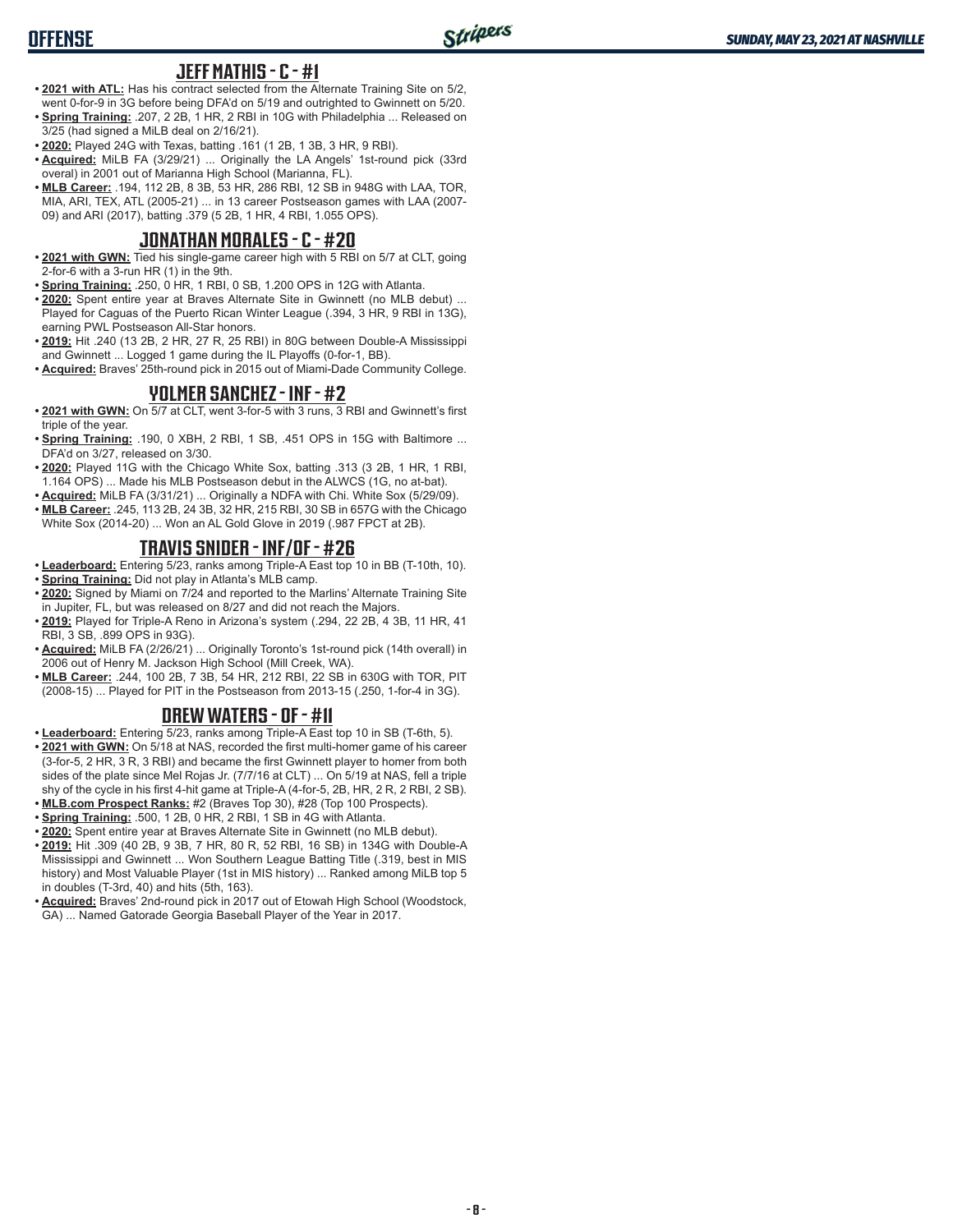# **SEASON SUMMARY**



# **TEAM HIGHS & LOWS**

| <b>OFFENSE:</b>                                                      |  |
|----------------------------------------------------------------------|--|
|                                                                      |  |
|                                                                      |  |
|                                                                      |  |
|                                                                      |  |
|                                                                      |  |
|                                                                      |  |
|                                                                      |  |
|                                                                      |  |
|                                                                      |  |
|                                                                      |  |
|                                                                      |  |
|                                                                      |  |
|                                                                      |  |
|                                                                      |  |
|                                                                      |  |
|                                                                      |  |
|                                                                      |  |
|                                                                      |  |
| <b>PITCHING:</b>                                                     |  |
|                                                                      |  |
|                                                                      |  |
| Most Runs Allowed, Inning4 (2x, last: 7th Inning, 5/18 at Nashville) |  |
|                                                                      |  |
|                                                                      |  |
|                                                                      |  |
|                                                                      |  |
|                                                                      |  |
|                                                                      |  |
|                                                                      |  |
|                                                                      |  |
| <b>DEFENSE:</b>                                                      |  |
|                                                                      |  |
| Most Triple Plays Turned Game                                        |  |

# **TEAM MISCELLANEOUS**

### **INDIVIDUAL HIGHS & LOWS**

| <b>HITTING (GAME):</b> |  |
|------------------------|--|
|                        |  |
|                        |  |
|                        |  |
|                        |  |
|                        |  |
|                        |  |
|                        |  |
|                        |  |
|                        |  |
|                        |  |
|                        |  |
|                        |  |
|                        |  |

#### **PITCHING (GAME):**

| . None |
|--------|
|        |
|        |

#### **DEFENSE (GAME):**

## **STREAKS**

| <b>OFFENSIVE (LONGEST IN 2021 ONLY):</b> |  |
|------------------------------------------|--|
|                                          |  |
|                                          |  |
|                                          |  |
|                                          |  |
|                                          |  |
|                                          |  |

#### **PITCHING (LONGEST IN 2021 ONLY):**

# **LAST TIME IT HAPPENED (GWINNETT REGULAR-SEASON HISTORY)**

| <u>INDIVIDUAL OFFENSE:</u>  |                                                                                |
|-----------------------------|--------------------------------------------------------------------------------|
|                             | Never                                                                          |
|                             |                                                                                |
|                             |                                                                                |
|                             |                                                                                |
|                             |                                                                                |
|                             |                                                                                |
|                             |                                                                                |
|                             | Homers, Both Sides of Plate  Drew Waters (5/18/21 at Nashville)                |
|                             |                                                                                |
|                             |                                                                                |
|                             | Back-to-Back-to-Back Homers  Arcia/Camargo/Demeritte (5/8/21 at Charlotte)     |
|                             |                                                                                |
|                             |                                                                                |
|                             |                                                                                |
|                             |                                                                                |
|                             |                                                                                |
|                             |                                                                                |
|                             |                                                                                |
|                             |                                                                                |
|                             |                                                                                |
|                             | 7-Game Multi-Hit StreakTyler Pastornicky (4/10/13-4/16/13)                     |
| <b>INDIVIDUAL PITCHING:</b> |                                                                                |
|                             | Never                                                                          |
|                             |                                                                                |
|                             | 9.0-Inning No-Hitter (Solo)Todd Redmond (5/28/10 at Louisville)                |
|                             | 9.0-Inning No-Hitter (Comb.) Wooten/Marksberry/Ramirez (6/30/16 at Louisville) |
|                             |                                                                                |
|                             |                                                                                |

25.0-Inning Scoreless Streak ......................Stephen Marek, 25.1 IP (6/6/10-8/2/10)

| <b>TEAM OFFENSE:</b> |  |
|----------------------|--|
|                      |  |
|                      |  |
|                      |  |
|                      |  |
|                      |  |
|                      |  |
|                      |  |
|                      |  |
|                      |  |
|                      |  |
|                      |  |
|                      |  |
|                      |  |
|                      |  |
|                      |  |
|                      |  |

#### **TEAM PITCHING:**

# **TEAM DEFENSE:**